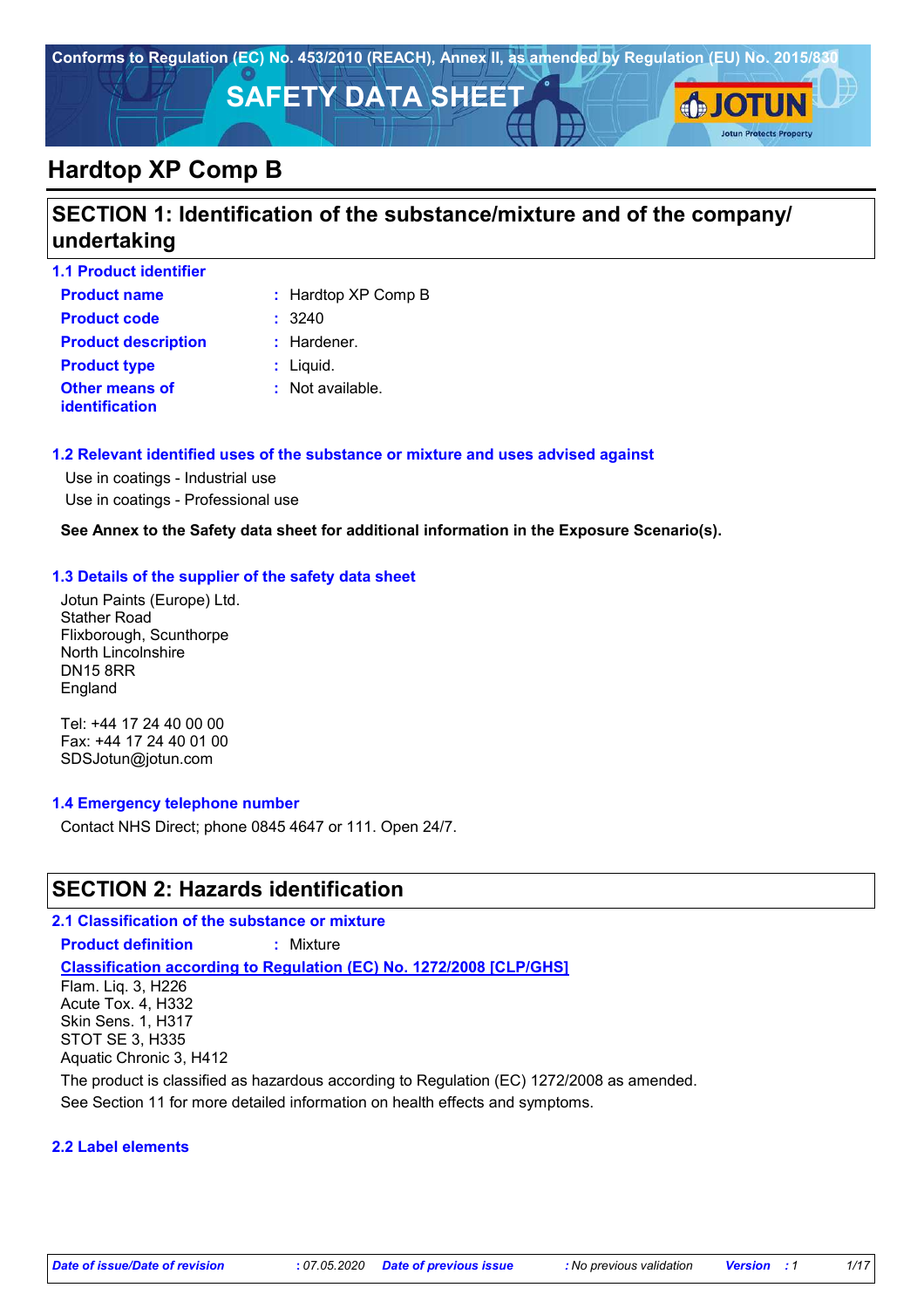### **SECTION 2: Hazards identification**

| <b>Hazard pictograms</b>                                                                                                                                        |                                                                                                                                                                                                                                                                                                        |
|-----------------------------------------------------------------------------------------------------------------------------------------------------------------|--------------------------------------------------------------------------------------------------------------------------------------------------------------------------------------------------------------------------------------------------------------------------------------------------------|
| <b>Signal word</b>                                                                                                                                              | : Warning.                                                                                                                                                                                                                                                                                             |
| <b>Hazard statements</b>                                                                                                                                        | : H226 - Flammable liquid and vapour.<br>H332 - Harmful if inhaled.<br>H317 - May cause an allergic skin reaction.<br>H335 - May cause respiratory irritation.<br>H412 - Harmful to aquatic life with long lasting effects.                                                                            |
| <b>Precautionary statements</b>                                                                                                                                 |                                                                                                                                                                                                                                                                                                        |
| <b>General</b>                                                                                                                                                  | : Not applicable.                                                                                                                                                                                                                                                                                      |
| <b>Prevention</b>                                                                                                                                               | : P280 - Wear protective gloves.<br>P210 - Keep away from heat, hot surfaces, sparks, open flames and other ignition<br>sources. No smoking.<br>P271 - Use only outdoors or in a well-ventilated area.<br>P273 - Avoid release to the environment.<br>P261 - Avoid breathing vapour.                   |
| <b>Response</b>                                                                                                                                                 | : P304 + P340 + P312 - IF INHALED: Remove person to fresh air and keep<br>comfortable for breathing. Call a POISON CENTER or physician if you feel unwell.<br>P302 + P352 - IF ON SKIN: Wash with plenty of soap and water.<br>P333 + P313 - If skin irritation or rash occurs: Get medical attention. |
| <b>Storage</b>                                                                                                                                                  | : P403 - Store in a well-ventilated place.<br>P235 - Keep cool.                                                                                                                                                                                                                                        |
| <b>Disposal</b>                                                                                                                                                 | : P501 - Dispose of contents and container in accordance with all local, regional,<br>national and international regulations.                                                                                                                                                                          |
| <b>Hazardous ingredients</b>                                                                                                                                    | : hexane, 1,6-diisocyanato-, homopolymer<br>hexamethylene-di-isocyanate                                                                                                                                                                                                                                |
| <b>Supplemental label</b><br>elements                                                                                                                           | : Contains isocyanates. May produce an allergic reaction.                                                                                                                                                                                                                                              |
| <b>Annex XVII - Restrictions</b><br>on the manufacture,<br>placing on the market and<br>use of certain dangerous<br>substances, mixtures and<br><b>articles</b> | : Not applicable.                                                                                                                                                                                                                                                                                      |
| <b>Special packaging requirements</b>                                                                                                                           |                                                                                                                                                                                                                                                                                                        |
| <b>Containers to be fitted</b><br>with child-resistant<br>fastenings                                                                                            | : Not applicable.                                                                                                                                                                                                                                                                                      |
| <b>Tactile warning of danger : Not applicable.</b>                                                                                                              |                                                                                                                                                                                                                                                                                                        |
| <b>2.3 Other hazards</b>                                                                                                                                        |                                                                                                                                                                                                                                                                                                        |
| <b>Product meets the criteria</b><br>for PBT or vPvB according<br>to Regulation (EC) No.<br>1907/2006, Annex XIII                                               | : This mixture does not contain any substances that are assessed to be a PBT or a<br>vPvB.                                                                                                                                                                                                             |
| Other hazards which do<br>not result in classification                                                                                                          | : None known.                                                                                                                                                                                                                                                                                          |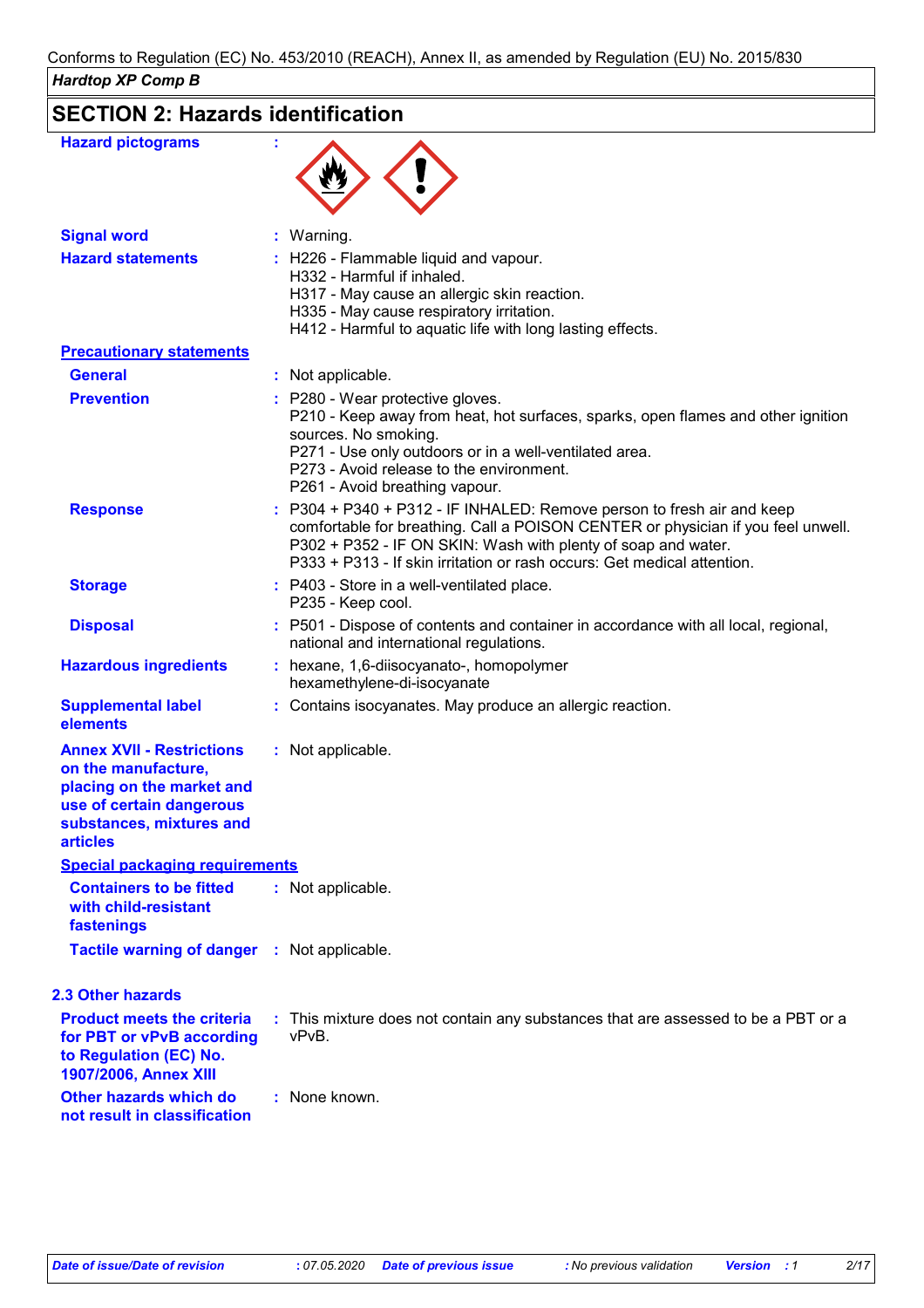### **SECTION 3: Composition/information on ingredients**

| <b>Product/ingredient name</b>            | <b>Identifiers</b>                                                 | <b>Weight %</b> | <b>Regulation (EC) No.</b><br>1272/2008 [CLP]                                                                                                 | <b>Type</b> |
|-------------------------------------------|--------------------------------------------------------------------|-----------------|-----------------------------------------------------------------------------------------------------------------------------------------------|-------------|
| hexane, 1,6-diisocyanato-,<br>homopolymer | REACH #:<br>01-2119488934-20<br>$EC: 500-060-2$<br>CAS: 28182-81-2 | ≥75 - ≤90       | Acute Tox. 4, H332<br><b>Skin Sens. 1, H317</b><br><b>STOT SE 3, H335</b>                                                                     | [1] [2]     |
| n-butyl acetate                           | REACH #:<br>01-2119485493-29<br>EC: 204-658-1<br>CAS: 123-86-4     | ~10             | Flam. Liq. 3, H226<br>STOT SE 3, H336<br><b>EUH066</b>                                                                                        | [1] [2]     |
| hydrocarbons, C9, aromatic                | REACH #:<br>01-2119455851-35<br>EC: 918-668-5<br>CAS: 64742-95-6   | ~10             | Flam. Liq. 3, H226<br>STOT SE 3, H335<br>STOT SE 3, H336<br>Asp. Tox. 1, H304<br>Aquatic Chronic 2, H411                                      | $[1]$       |
| hexamethylene-di-isocyanate               | REACH #:<br>01-2119457571-37<br>$EC: 212-485-8$<br>CAS: 822-06-0   | ≤ $0.3$         | Acute Tox. 2, H330<br>Skin Irrit. 2, H315<br>Eye Irrit. 2, H319<br>Resp. Sens. 1, H334<br><b>Skin Sens. 1, H317</b><br><b>STOT SE 3, H335</b> | [1] [2]     |
|                                           |                                                                    |                 | See Section 16 for the full<br>text of the H statements<br>declared above.                                                                    |             |

There are no additional ingredients present which, within the current knowledge of the supplier and in the concentrations applicable, are classified as hazardous to health or the environment, are PBTs, vPvBs or Substances of equivalent concern, or have been assigned a workplace exposure limit and hence require reporting in this section.

**Type** 

[1] Substance classified with a health or environmental hazard

[2] Substance with a workplace exposure limit

[3] Substance meets the criteria for PBT according to Regulation (EC) No. 1907/2006, Annex XIII

[4] Substance meets the criteria for vPvB according to Regulation (EC) No. 1907/2006, Annex XIII

[5] Substance of equivalent concern

[6] Additional disclosure due to company policy

Occupational exposure limits, if available, are listed in Section 8.

### **SECTION 4: First aid measures**

#### **4.1 Description of first aid measures**

| General                           | : In all cases of doubt, or when symptoms persist, seek medical attention. Never give<br>anything by mouth to an unconscious person. If unconscious, place in recovery<br>position and seek medical advice.                                                                                                                                                                                                     |  |
|-----------------------------------|-----------------------------------------------------------------------------------------------------------------------------------------------------------------------------------------------------------------------------------------------------------------------------------------------------------------------------------------------------------------------------------------------------------------|--|
| <b>Eye contact</b>                | : Remove contact lenses, irrigate copiously with clean, fresh water, holding the<br>eyelids apart for at least 10 minutes and seek immediate medical advice.                                                                                                                                                                                                                                                    |  |
| <b>Inhalation</b>                 | : Remove to fresh air. Keep person warm and at rest. If not breathing, if breathing is<br>irregular or if respiratory arrest occurs, provide artificial respiration or oxygen by<br>trained personnel.                                                                                                                                                                                                          |  |
| <b>Skin contact</b>               | : Remove contaminated clothing and shoes. Wash skin thoroughly with soap and<br>water or use recognised skin cleanser. Do NOT use solvents or thinners.                                                                                                                                                                                                                                                         |  |
| <b>Ingestion</b>                  | : If swallowed, seek medical advice immediately and show the container or label.<br>Keep person warm and at rest. Do NOT induce vomiting.                                                                                                                                                                                                                                                                       |  |
| <b>Protection of first-aiders</b> | : No action shall be taken involving any personal risk or without suitable training. If it<br>is suspected that fumes are still present, the rescuer should wear an appropriate<br>mask or self-contained breathing apparatus. It may be dangerous to the person<br>providing aid to give mouth-to-mouth resuscitation. Wash contaminated clothing<br>thoroughly with water before removing it, or wear gloves. |  |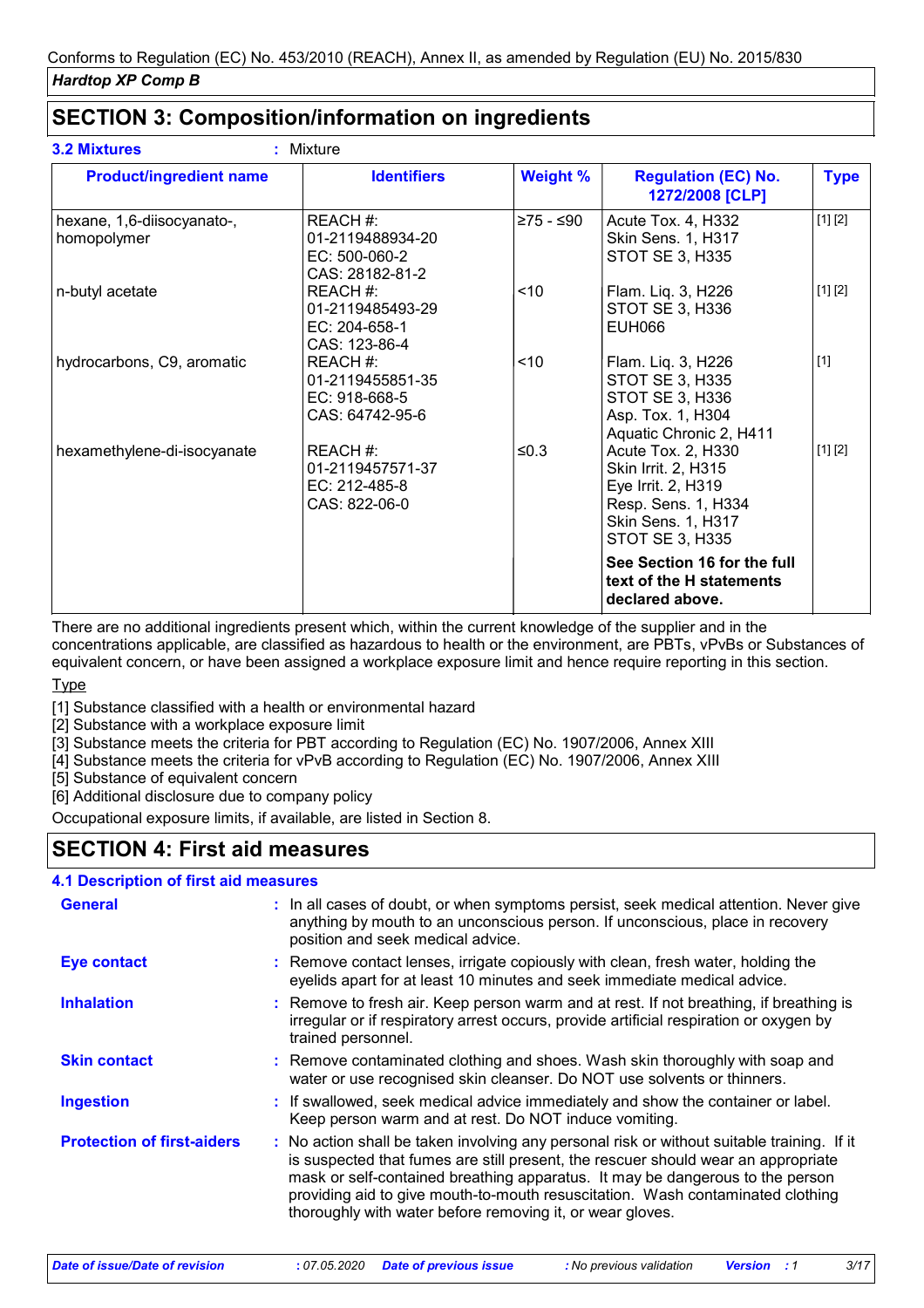### **SECTION 4: First aid measures**

**4.2 Most important symptoms and effects, both acute and delayed**

There are no data available on the mixture itself. The mixture has been assessed following the conventional method of the CLP Regulation (EC) No 1272/2008 and is classified for toxicological properties accordingly. See Sections 2 and 3 for details.

Exposure to component solvent vapour concentrations in excess of the stated occupational exposure limit may result in adverse health effects such as mucous membrane and respiratory system irritation and adverse effects on the kidneys, liver and central nervous system. Solvents may cause some of the above effects by absorption through the skin. Repeated or prolonged contact with the mixture may cause removal of natural fat from the skin, resulting in nonallergic contact dermatitis and absorption through the skin. Ingestion may cause nausea, diarrhea and vomiting.

#### **Over-exposure signs/symptoms**

| <b>Eye contact</b>         | : No specific data.                                                                                                                                                      |
|----------------------------|--------------------------------------------------------------------------------------------------------------------------------------------------------------------------|
| <b>Inhalation</b>          | : Adverse symptoms may include the following:<br>respiratory tract irritation<br>coughing                                                                                |
| <b>Skin contact</b>        | : Adverse symptoms may include the following:<br>irritation<br>redness                                                                                                   |
| <b>Ingestion</b>           | : No specific data.                                                                                                                                                      |
|                            | 4.3 Indication of any immediate medical attention and special treatment needed                                                                                           |
| <b>Notes to physician</b>  | : In case of inhalation of decomposition products in a fire, symptoms may be delayed.<br>The exposed person may need to be kept under medical surveillance for 48 hours. |
| <b>Specific treatments</b> | : No specific treatment.                                                                                                                                                 |

See toxicological information (Section 11)

### **SECTION 5: Firefighting measures**

| 5.1 Extinguishing media                                  |                                                                                                                              |
|----------------------------------------------------------|------------------------------------------------------------------------------------------------------------------------------|
| <b>Suitable extinguishing</b><br>media                   | : Recommended: alcohol-resistant foam, $CO2$ , powders, water spray.                                                         |
| Unsuitable extinguishing<br>media                        | : Do not use water jet.                                                                                                      |
|                                                          | 5.2 Special hazards arising from the substance or mixture                                                                    |
| <b>Hazards from the</b><br>substance or mixture          | : Fire will produce dense black smoke. Exposure to decomposition products may<br>cause a health hazard.                      |
| <b>Hazardous combustion</b><br>products                  | : Decomposition products may include the following materials: carbon monoxide,<br>carbon dioxide, smoke, oxides of nitrogen. |
| <b>5.3 Advice for firefighters</b>                       |                                                                                                                              |
| <b>Special protective actions</b><br>for fire-fighters   | : Cool closed containers exposed to fire with water. Do not release runoff from fire to<br>drains or watercourses.           |
| <b>Special protective</b><br>equipment for fire-fighters | : Appropriate breathing apparatus may be required.                                                                           |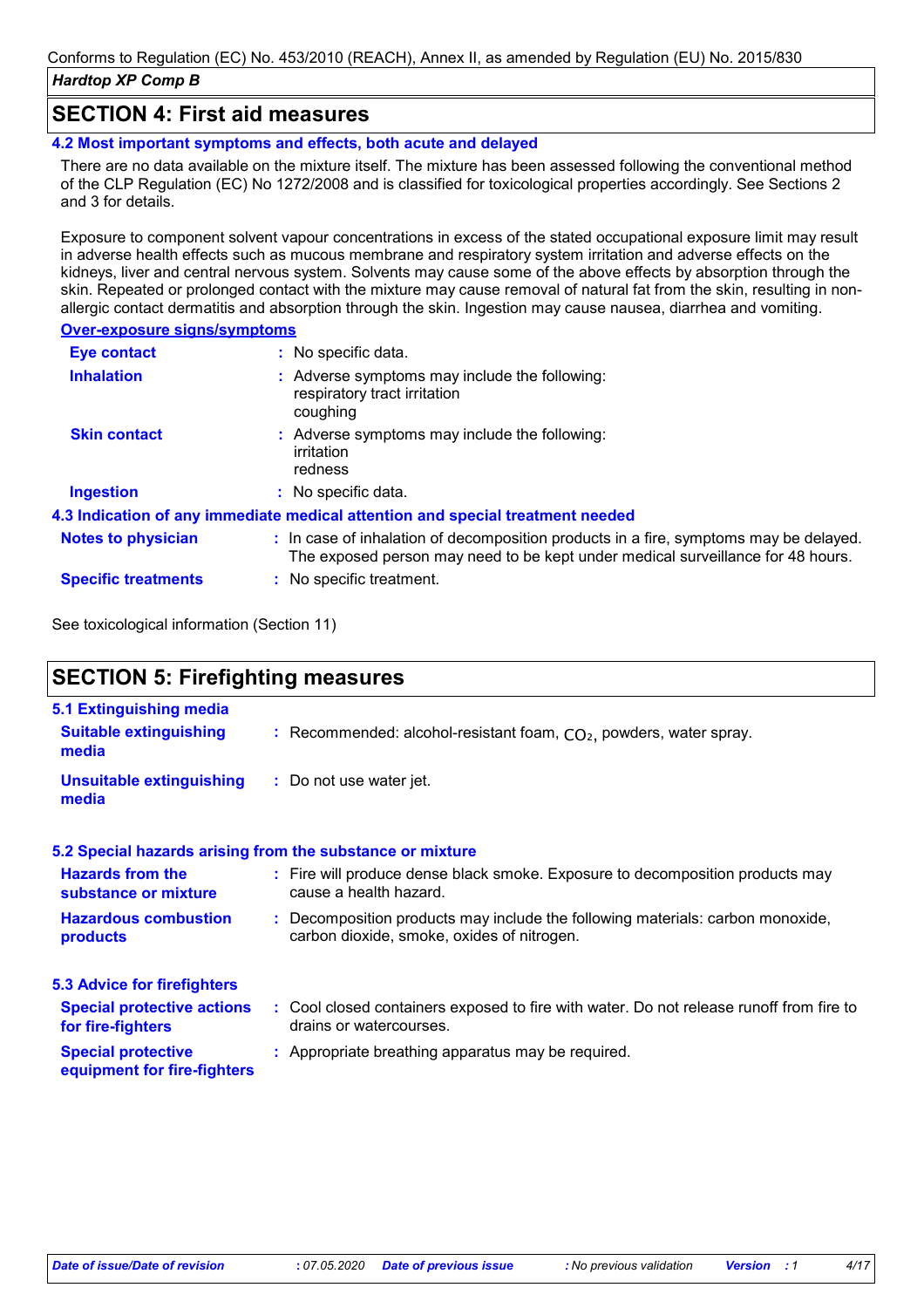### **SECTION 6: Accidental release measures**

|                                                                | 6.1 Personal precautions, protective equipment and emergency procedures                                                                                                                                                                                                            |
|----------------------------------------------------------------|------------------------------------------------------------------------------------------------------------------------------------------------------------------------------------------------------------------------------------------------------------------------------------|
| For non-emergency<br>personnel                                 | : Exclude sources of ignition and ventilate the area. Avoid breathing vapour or mist.<br>Refer to protective measures listed in sections 7 and 8.                                                                                                                                  |
|                                                                | <b>For emergency responders</b> : If specialised clothing is required to deal with the spillage, take note of any<br>information in Section 8 on suitable and unsuitable materials. See also the<br>information in "For non-emergency personnel".                                  |
| <b>6.2 Environmental</b><br><b>precautions</b>                 | : Do not allow to enter drains or watercourses. If the product contaminates lakes,<br>rivers, or sewers, inform the appropriate authorities in accordance with local<br>regulations.                                                                                               |
| 6.3 Methods and material<br>for containment and<br>cleaning up | : Contain and collect spillage with non-combustible, absorbent material e.g. sand,<br>earth, vermiculite or diatomaceous earth and place in container for disposal<br>according to local regulations (see Section 13). Preferably clean with a detergent.<br>Avoid using solvents. |
| 6.4 Reference to other<br><b>sections</b>                      | : See Section 1 for emergency contact information.<br>See Section 8 for information on appropriate personal protective equipment.<br>See Section 13 for additional waste treatment information.                                                                                    |

### **SECTION 7: Handling and storage**

The information in this section contains generic advice and guidance. The list of Identified Uses in Section 1 should be consulted for any available use-specific information provided in the Exposure Scenario(s).

### **7.1 Precautions for safe handling**

Prevent the creation of flammable or explosive concentrations of vapours in air and avoid vapour concentrations higher than the occupational exposure limits.

In addition, the product should only be used in areas from which all naked lights and other sources of ignition have been excluded. Electrical equipment should be protected to the appropriate standard.

Mixture may charge electrostatically: always use earthing leads when transferring from one container to another. Operators should wear antistatic footwear and clothing and floors should be of the conducting type.

Keep away from heat, sparks and flame. No sparking tools should be used.

Avoid contact with skin and eyes. Avoid the inhalation of dust, particulates, spray or mist arising from the application of this mixture. Avoid inhalation of dust from sanding.

Eating, drinking and smoking should be prohibited in areas where this material is handled, stored and processed. Put on appropriate personal protective equipment (see Section 8).

Never use pressure to empty. Container is not a pressure vessel.

Always keep in containers made from the same material as the original one.

Comply with the health and safety at work laws.

Do not allow to enter drains or watercourses.

**Information on fire and explosion protection**

Vapours are heavier than air and may spread along floors. Vapours may form explosive mixtures with air.

When operators, whether spraying or not, have to work inside the spray booth, ventilation is unlikely to be sufficient to control particulates and solvent vapour in all cases. In such circumstances they should wear a compressed air-fed respirator during the spraying process and until such time as the particulates and solvent vapour concentration has fallen below the exposure limits.

#### **7.2 Conditions for safe storage, including any incompatibilities**

Store in accordance with local regulations.

#### **Notes on joint storage**

Keep away from: oxidising agents, strong alkalis, strong acids.

### **Additional information on storage conditions**

Observe label precautions. Store in a dry, cool and well-ventilated area. Keep away from heat and direct sunlight. Keep away from sources of ignition. No smoking. Prevent unauthorised access. Containers that have been opened must be carefully resealed and kept upright to prevent leakage.

### **7.3 Specific end use(s)**

*Date of issue/Date of revision* **:** *07.05.2020 Date of previous issue : No previous validation Version : 1 5/17*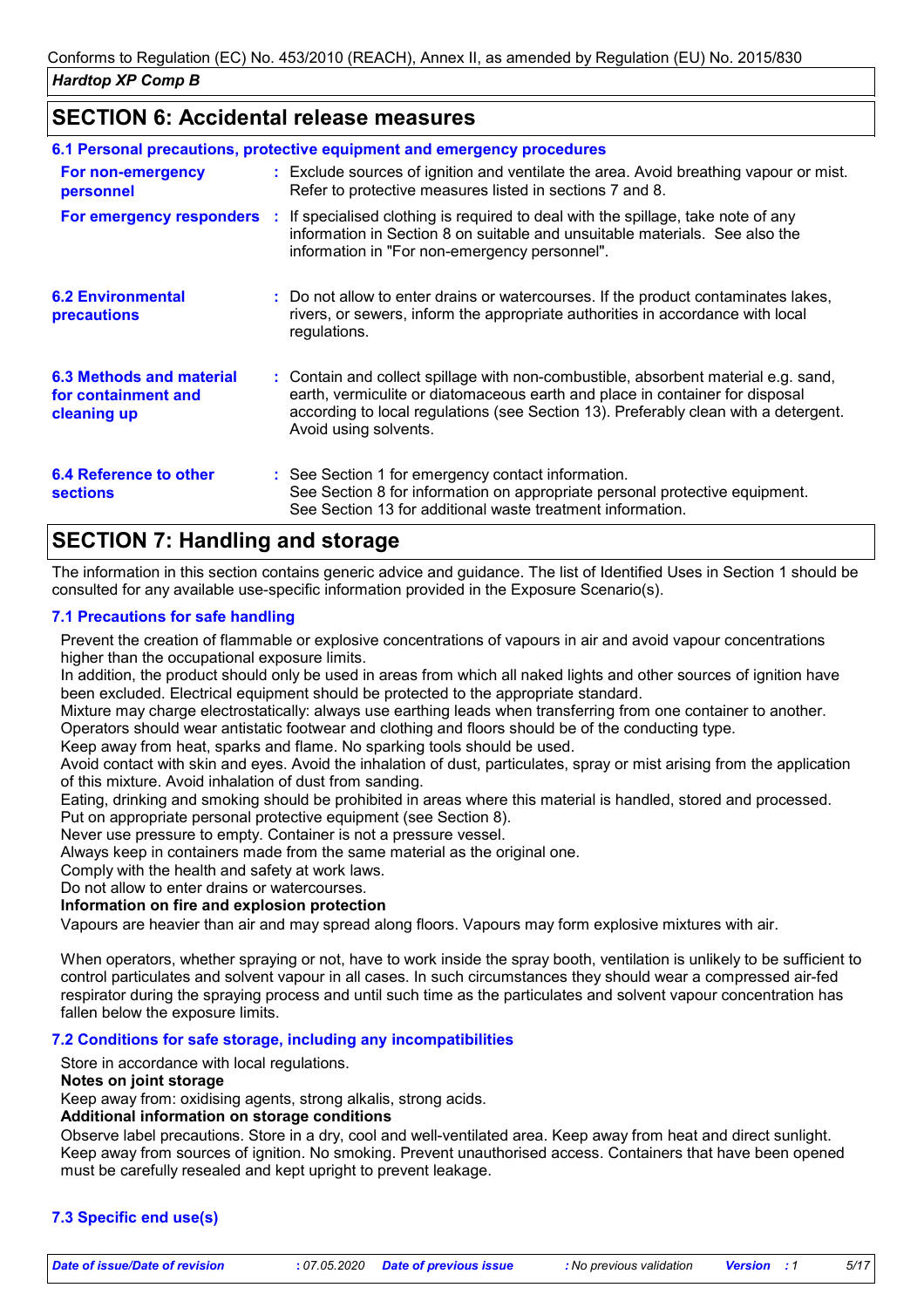### **SECTION 7: Handling and storage**

**Recommendations :**

**Industrial sector specific :**

**solutions**

: Not available. : Not available.

### **SECTION 8: Exposure controls/personal protection**

required.

The list of Identified Uses in Section 1 should be consulted for any available use-specific information provided in the Exposure Scenario(s).

### **8.1 Control parameters**

### **Occupational exposure limits**

| <b>Product/ingredient name</b>              | <b>Exposure limit values</b>                                                                                                                                                                                                                                                                                                                                                                                                                                                                                                                                                                                                                                                                                                                                                                                                                          |
|---------------------------------------------|-------------------------------------------------------------------------------------------------------------------------------------------------------------------------------------------------------------------------------------------------------------------------------------------------------------------------------------------------------------------------------------------------------------------------------------------------------------------------------------------------------------------------------------------------------------------------------------------------------------------------------------------------------------------------------------------------------------------------------------------------------------------------------------------------------------------------------------------------------|
| hexane, 1,6-diisocyanato-, homopolymer      | EH40/2005 WELs (United Kingdom (UK), 8/2018). Inhalation<br>sensitiser.<br>STEL: 0.07 mg/m <sup>3</sup> , (as NCO) 15 minutes.<br>TWA: 0.02 mg/m <sup>3</sup> , (as NCO) 8 hours.                                                                                                                                                                                                                                                                                                                                                                                                                                                                                                                                                                                                                                                                     |
| n-butyl acetate                             | EH40/2005 WELs (United Kingdom (UK), 8/2018).<br>STEL: 966 mg/m <sup>3</sup> 15 minutes.<br>STEL: 200 ppm 15 minutes.<br>TWA: $724 \text{ mg/m}^3$ 8 hours.<br>TWA: 150 ppm 8 hours.                                                                                                                                                                                                                                                                                                                                                                                                                                                                                                                                                                                                                                                                  |
| hexamethylene-di-isocyanate                 | EH40/2005 WELs (United Kingdom (UK), 8/2018). Inhalation<br>sensitiser. Notes: as NCO<br>STEL: 0.07 mg/m <sup>3</sup> , (as NCO) 15 minutes.<br>TWA: $0.02 \text{ mg/m}^3$ , (as NCO) 8 hours.                                                                                                                                                                                                                                                                                                                                                                                                                                                                                                                                                                                                                                                        |
| <b>Recommended monitoring</b><br>procedures | If this product contains ingredients with exposure limits, personal, workplace<br>atmosphere or biological monitoring may be required to determine the effectiveness<br>of the ventilation or other control measures and/or the necessity to use respiratory<br>protective equipment. Reference should be made to monitoring standards, such as<br>the following: European Standard EN 689 (Workplace atmospheres - Guidance for<br>the assessment of exposure by inhalation to chemical agents for comparison with<br>limit values and measurement strategy) European Standard EN 14042 (Workplace<br>atmospheres - Guide for the application and use of procedures for the assessment<br>of exposure to chemical and biological agents) European Standard EN 482<br>(Workplace atmospheres - General requirements for the performance of procedures |

for the measurement of chemical agents) Reference to national guidance

documents for methods for the determination of hazardous substances will also be

#### **DNELs/DMELs**

| <b>Product/ingredient name</b>                | <b>Exposure</b>               | <b>Value</b>                 | <b>Population</b>                    | <b>Effects</b>                      |
|-----------------------------------------------|-------------------------------|------------------------------|--------------------------------------|-------------------------------------|
| n-butyl acetate                               | Short term<br>Inhalation      | 960 mg/m <sup>3</sup>        | Workers                              | Systemic                            |
|                                               | Short term<br>Inhalation      | 960 mg/ $m3$                 | Workers                              | Local                               |
|                                               | Long term<br>Inhalation       | 480 mg/m <sup>3</sup>        | <b>Workers</b>                       | Systemic                            |
|                                               | Long term<br>Inhalation       | 480 mg/m <sup>3</sup>        | Workers                              | Local                               |
|                                               | Short term<br>Inhalation      | 859.7 mg/<br>m <sup>3</sup>  | General<br>population<br>[Consumers] | Systemic                            |
|                                               | Short term<br>Inhalation      | 859.7 mg/<br>m <sup>3</sup>  | General<br>population<br>[Consumers] | Local                               |
|                                               | Long term<br>Inhalation       | 102.34 mg/<br>m <sup>3</sup> | General<br>population<br>[Consumers] | Systemic                            |
|                                               | Long term<br>Inhalation       | 102.34 mg/<br>m <sup>3</sup> | General<br>population                | Local                               |
| ate of issue/Date of revision<br>: 07.05.2020 | <b>Date of previous issue</b> |                              | : No previous validation             | 6/17<br><b>Version</b><br>$\cdot$ 1 |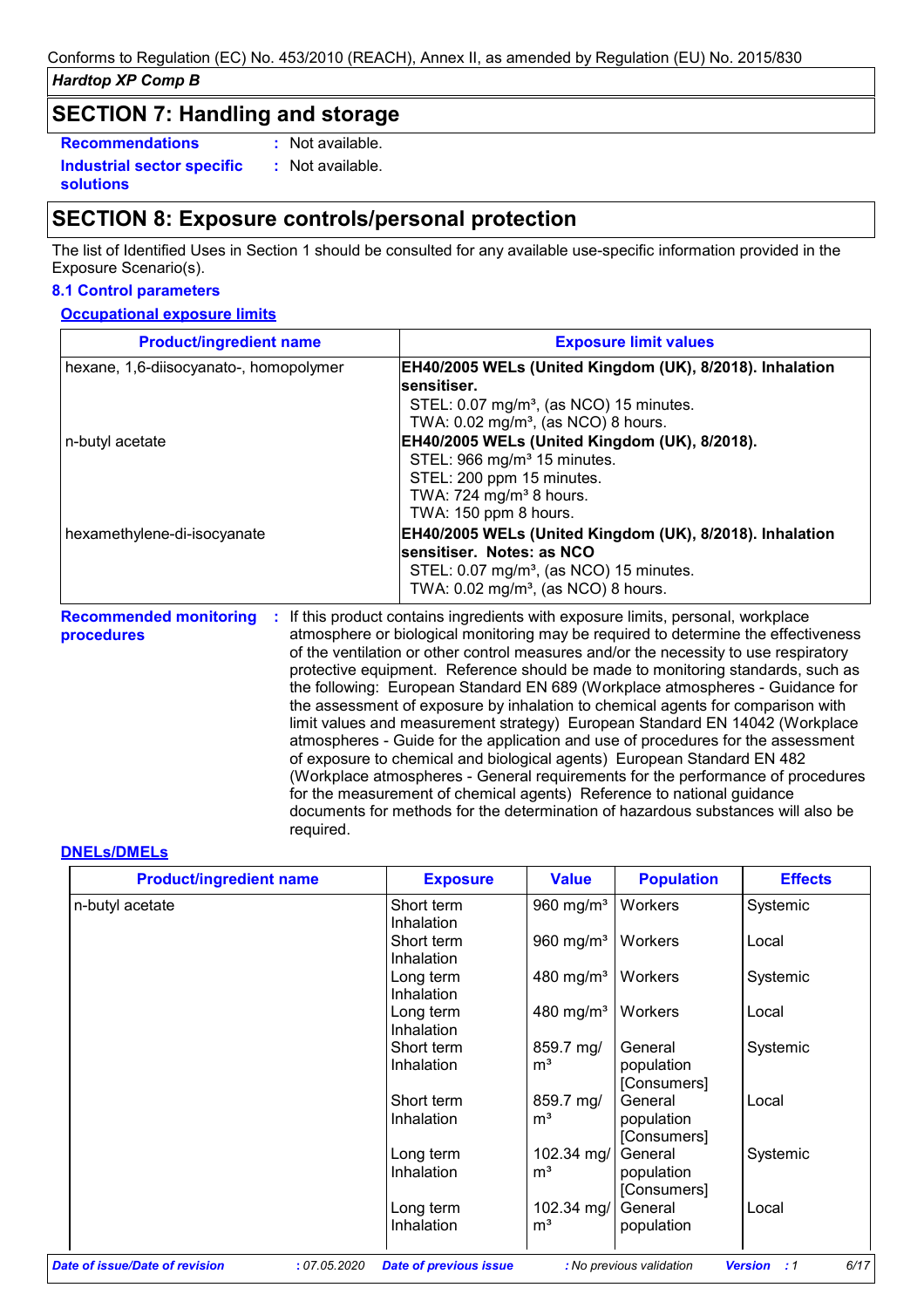### **SECTION 8: Exposure controls/personal protection**

|                             |                  |                                | [Consumers]    |          |
|-----------------------------|------------------|--------------------------------|----------------|----------|
| hydrocarbons, C9, aromatic  | Long term Dermal | 25 mg/kg                       | <b>Workers</b> | Systemic |
|                             |                  | bw/day                         |                |          |
|                             | Long term        | 150 mg/m <sup>3</sup>          | <b>Workers</b> | Systemic |
|                             | Inhalation       |                                |                |          |
|                             | Long term Dermal | 11 mg/kg                       | General        | Systemic |
|                             |                  | bw/day                         | population     |          |
|                             |                  |                                | [Consumers]    |          |
|                             | Long term        | $32 \text{ mg/m}^3$            | General        | Systemic |
|                             | Inhalation       |                                | population     |          |
|                             |                  |                                | [Consumers]    |          |
|                             | Long term Oral   | 11 mg/kg                       | General        | Systemic |
|                             |                  | bw/day                         | population     |          |
|                             |                  |                                | [Consumers]    |          |
| hexamethylene-di-isocyanate | Short term       | $0.07$ mg/m <sup>3</sup>       | Workers        | Systemic |
|                             | Inhalation       |                                |                |          |
|                             | Short term       | 0.07 mg/m <sup>3</sup> Workers |                | Local    |
|                             | Inhalation       |                                |                |          |
|                             | Long term        | $0.035$ mg/                    | Workers        | Systemic |
|                             | Inhalation       | m <sup>3</sup>                 |                |          |
|                             | Long term        | $0.035$ mg/                    | <b>Workers</b> | Local    |
|                             | Inhalation       | m <sup>3</sup>                 |                |          |

### **PNECs**

| <b>Product/ingredient name</b> | <b>Compartment Detail</b> | <b>Value</b>      | <b>Method Detail</b> |
|--------------------------------|---------------------------|-------------------|----------------------|
| n-butyl acetate                | Fresh water               | $0.18$ mg/l       |                      |
|                                | Marine                    | $0.018$ mg/l      |                      |
|                                | Sewage Treatment          | 35.6 mg/l         |                      |
|                                | Plant                     |                   |                      |
|                                | Fresh water sediment      | $0.981$ mg/kg dwt |                      |
|                                | Marine water sediment     | 0.0981 mg/kg dwt  |                      |
|                                | Soil                      | 0.0903 mg/kg dwt  |                      |
| hexamethylene-di-isocyanate    | Fresh water               | 0.0774 mg/l       |                      |
|                                | Marine                    | 0.00774 mg/l      |                      |
|                                | Sewage Treatment          | 8.42 mg/l         |                      |
|                                | Plant                     |                   |                      |
|                                | Fresh water sediment      | 0.01334 mg/kg     |                      |
|                                |                           | ldwt              |                      |
|                                | Marine water sediment     | 0.001334 mg/kg    |                      |
|                                |                           | ldwt              |                      |
|                                | Soil                      | 0.0026 mg/kg dwt  |                      |

### **8.2 Exposure controls**

| <b>Appropriate engineering</b><br><b>controls</b> | : Provide adequate ventilation. Where reasonably practicable, this should be<br>achieved by the use of local exhaust ventilation and good general extraction. If<br>these are not sufficient to maintain concentrations of particulates and solvent<br>vapours below the OEL, suitable respiratory protection must be worn.                                                                                                                                                 |
|---------------------------------------------------|-----------------------------------------------------------------------------------------------------------------------------------------------------------------------------------------------------------------------------------------------------------------------------------------------------------------------------------------------------------------------------------------------------------------------------------------------------------------------------|
| <b>Individual protection measures</b>             |                                                                                                                                                                                                                                                                                                                                                                                                                                                                             |
| <b>Hygiene measures</b>                           | : Wash hands, forearms and face thoroughly after handling chemical products, before<br>eating, smoking and using the lavatory and at the end of the working period.<br>Appropriate techniques should be used to remove potentially contaminated clothing.<br>Contaminated work clothing should not be allowed out of the workplace. Wash<br>contaminated clothing before reusing. Ensure that eyewash stations and safety<br>showers are close to the workstation location. |
| <b>Eye/face protection</b>                        | : Safety eyewear complying to EN 166 should be used when a risk assessment<br>indicates this is necessary to avoid exposure to liquid splashes, mists, gases or<br>dusts. If contact is possible, the following protection should be worn, unless the<br>assessment indicates a higher degree of protection: safety glasses with side-<br>shields.                                                                                                                          |
| <b>Skin protection</b>                            |                                                                                                                                                                                                                                                                                                                                                                                                                                                                             |
| Date of issue/Date of revision                    | 7/17<br>: 07.05.2020<br><b>Date of previous issue</b><br>: No previous validation<br><b>Version</b> : 1                                                                                                                                                                                                                                                                                                                                                                     |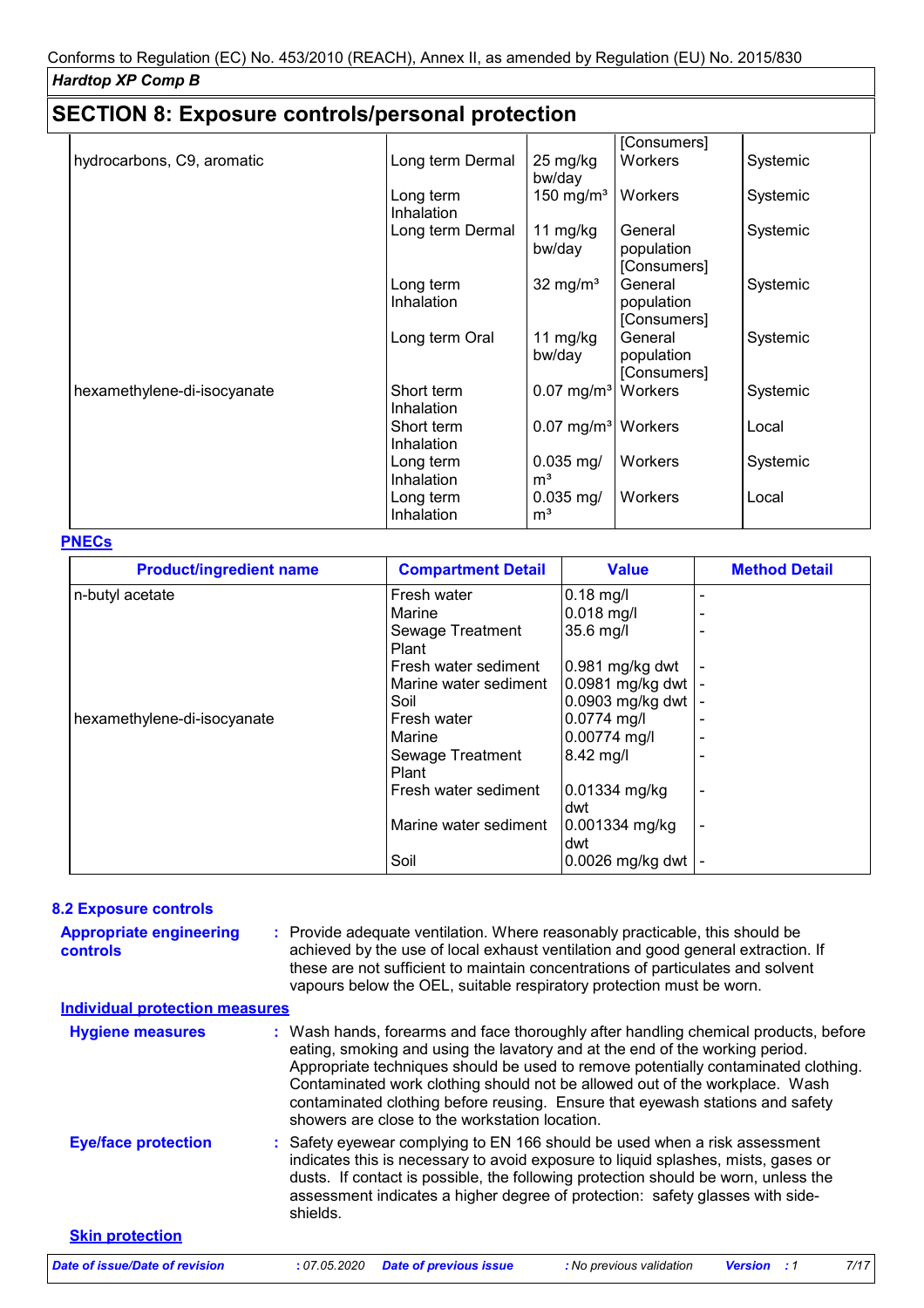### **SECTION 8: Exposure controls/personal protection**

| : There is no one glove material or combination of materials that will give unlimited<br>The breakthrough time must be greater than the end use time of the product.<br>The instructions and information provided by the glove manufacturer on use,<br>Gloves should be replaced regularly and if there is any sign of damage to the glove<br>Always ensure that gloves are free from defects and that they are stored and used<br>The performance or effectiveness of the glove may be reduced by physical/chemical<br>Barrier creams may help to protect the exposed areas of the skin but should not be |
|------------------------------------------------------------------------------------------------------------------------------------------------------------------------------------------------------------------------------------------------------------------------------------------------------------------------------------------------------------------------------------------------------------------------------------------------------------------------------------------------------------------------------------------------------------------------------------------------------------|
| Recommended, gloves(breakthrough time) > 8 hours: Teflon, polyvinyl alcohol (PVA)<br>May be used, gloves(breakthrough time) 4 - 8 hours: 4H, butyl rubber, nitrile rubber<br>Not recommended, gloves(breakthrough time) < 1 hour: neoprene, PVC, Viton®, PE                                                                                                                                                                                                                                                                                                                                                |
| For right choice of glove materials, with focus on chemical resistance and time of                                                                                                                                                                                                                                                                                                                                                                                                                                                                                                                         |
| The user must check that the final choice of type of glove selected for handling this<br>product is the most appropriate and takes into account the particular conditions of                                                                                                                                                                                                                                                                                                                                                                                                                               |
|                                                                                                                                                                                                                                                                                                                                                                                                                                                                                                                                                                                                            |
| : Appropriate footwear and any additional skin protection measures should be<br>selected based on the task being performed and the risks involved and should be                                                                                                                                                                                                                                                                                                                                                                                                                                            |
| : If workers are exposed to concentrations above the exposure limit, they must use a<br>respirator according to EN 140. Use respiratory mask with charcoal and dust filter<br>when spraying this product, according to EN 14387(as filter combination A2-P2). In<br>confined spaces, use compressed-air or fresh-air respiratory equipment. When use                                                                                                                                                                                                                                                       |
|                                                                                                                                                                                                                                                                                                                                                                                                                                                                                                                                                                                                            |
|                                                                                                                                                                                                                                                                                                                                                                                                                                                                                                                                                                                                            |

### **SECTION 9: Physical and chemical properties**

### **9.1 Information on basic physical and chemical properties**

| <b>Appearance</b>                                      |                                                                                                                                        |
|--------------------------------------------------------|----------------------------------------------------------------------------------------------------------------------------------------|
| <b>Physical state</b>                                  | $:$ Liquid.                                                                                                                            |
| <b>Colour</b>                                          | : Yellowish-brown.                                                                                                                     |
| <b>Odour</b>                                           | : Characteristic.                                                                                                                      |
| <b>Odour threshold</b>                                 | : Not applicable.                                                                                                                      |
| pH                                                     | : Not applicable.                                                                                                                      |
| <b>Melting point/freezing point</b>                    | : Not applicable.                                                                                                                      |
| Initial boiling point and<br>boiling range             | : Lowest known value: $126^{\circ}$ C (258.8 $^{\circ}$ F) (n-butyl acetate). Weighted average:<br>149.25°C (300.6°F)                  |
| <b>Flash point</b>                                     | : Closed cup: $47^{\circ}$ C                                                                                                           |
| <b>Evaporation rate</b>                                | $: 1$ (n-butyl acetate) compared with butyl acetate                                                                                    |
| <b>Flammability (solid, gas)</b>                       | : Not applicable.                                                                                                                      |
| <b>Upper/lower flammability or</b><br>explosive limits | $: 1.4 - 7.6\%$                                                                                                                        |
| <b>Vapour pressure</b>                                 | : Highest known value: 1.5 kPa (11.3 mm Hg) (at $20^{\circ}$ C) (n-butyl acetate).<br>Weighted average: 0.08 kPa (0.6 mm Hg) (at 20°C) |
| <b>Vapour density</b>                                  | : Highest known value: 4 $(Air = 1)$ (n-butyl acetate).                                                                                |
| Date of issue/Date of revision                         | 8/17<br>: 07.05.2020<br><b>Date of previous issue</b><br>: No previous validation<br><b>Version</b><br>:1                              |
|                                                        |                                                                                                                                        |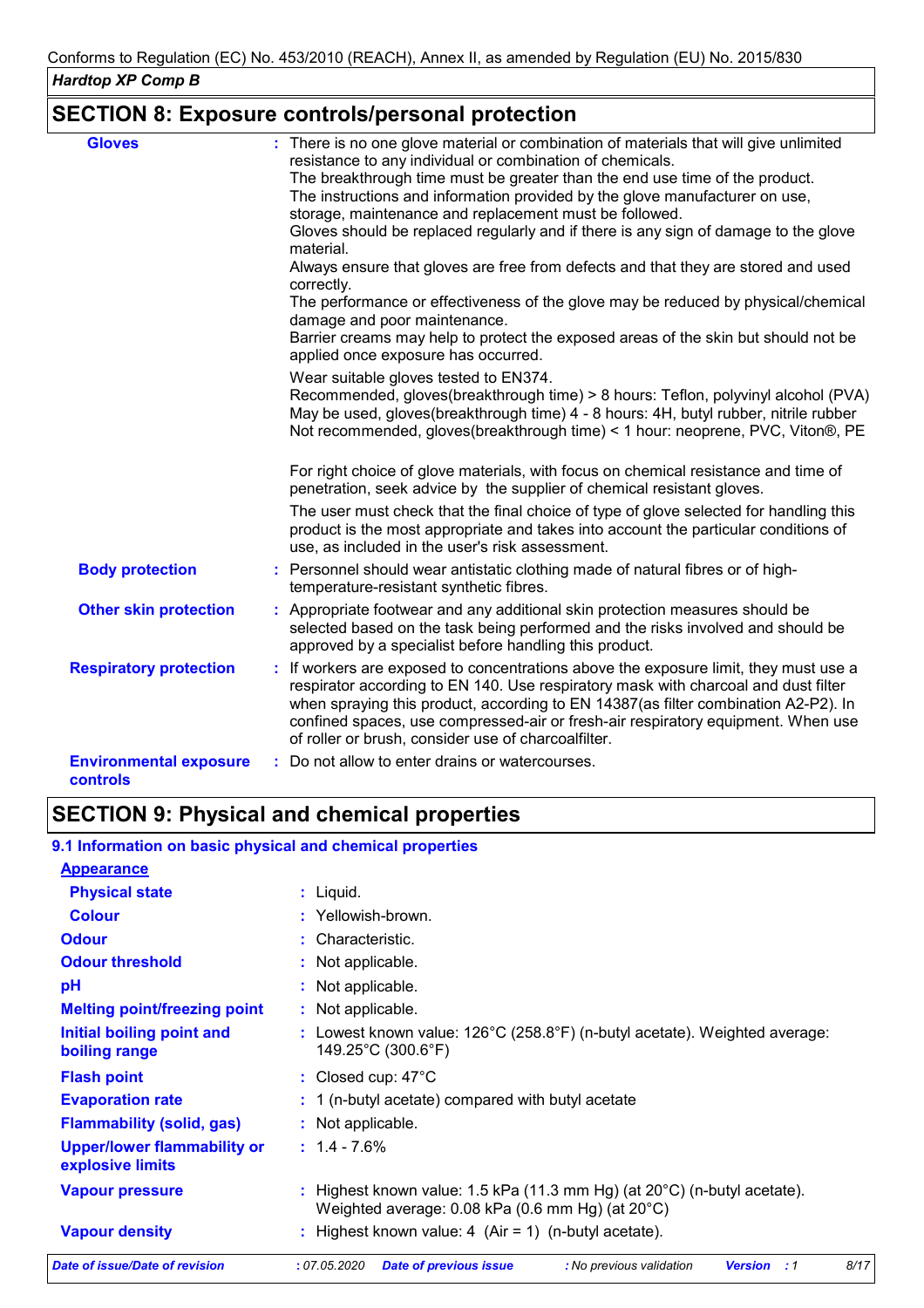### **SECTION 9: Physical and chemical properties**

| <b>Density</b>                                                    | : $1.13$ g/cm <sup>3</sup>                                                                            |
|-------------------------------------------------------------------|-------------------------------------------------------------------------------------------------------|
| <b>Solubility(ies)</b>                                            | : Insoluble in the following materials: cold water and hot water.                                     |
| <b>Partition coefficient: n-octanol/: Not available.</b><br>water |                                                                                                       |
| <b>Auto-ignition temperature</b>                                  | : Lowest known value: $280$ to $470^{\circ}$ C (536 to $878^{\circ}$ F) (hydrocarbons, C9, aromatic). |
| <b>Decomposition temperature</b>                                  | : Not available.                                                                                      |
| <b>Viscosity</b>                                                  | : Kinematic (40°C): >0.205 cm <sup>2</sup> /s (>20.5 mm <sup>2</sup> /s)                              |
| <b>Explosive properties</b>                                       | $:$ Not available.                                                                                    |
| <b>Oxidising properties</b>                                       | : Not available.                                                                                      |

#### **9.2 Other information**

No additional information.

### **SECTION 10: Stability and reactivity**

| <b>10.1 Reactivity</b>                          |    | : No specific test data related to reactivity available for this product or its ingredients.                                      |
|-------------------------------------------------|----|-----------------------------------------------------------------------------------------------------------------------------------|
| <b>10.2 Chemical stability</b>                  |    | : Stable under recommended storage and handling conditions (see Section 7).                                                       |
| 10.3 Possibility of<br>hazardous reactions      |    | : Under normal conditions of storage and use, hazardous reactions will not occur.                                                 |
| <b>10.4 Conditions to avoid</b>                 |    | : When exposed to high temperatures may produce hazardous decomposition<br>products.                                              |
| 10.5 Incompatible materials                     | ÷. | Keep away from the following materials to prevent strong exothermic reactions:<br>oxidising agents, strong alkalis, strong acids. |
| <b>10.6 Hazardous</b><br>decomposition products |    | : Decomposition products may include the following materials: carbon monoxide,<br>carbon dioxide, smoke, oxides of nitrogen.      |

Thermal decomposition (>200°C) may liberate relatively low concentrations of isocyanates.

### **SECTION 11: Toxicological information**

#### **11.1 Information on toxicological effects**

There are no data available on the mixture itself. The mixture has been assessed following the conventional method of the CLP Regulation (EC) No 1272/2008 and is classified for toxicological properties accordingly. See Sections 2 and 3 for details.

Exposure to component solvent vapour concentrations in excess of the stated occupational exposure limit may result in adverse health effects such as mucous membrane and respiratory system irritation and adverse effects on the kidneys, liver and central nervous system. Solvents may cause some of the above effects by absorption through the skin. Repeated or prolonged contact with the mixture may cause removal of natural fat from the skin, resulting in nonallergic contact dermatitis and absorption through the skin. Ingestion may cause nausea, diarrhea and vomiting.

#### **Acute toxicity**

| <b>Product/ingredient name</b> | <b>Result</b>             | <b>Species</b> | <b>Dose</b>           | <b>Exposure</b> |
|--------------------------------|---------------------------|----------------|-----------------------|-----------------|
| n-butyl acetate                | LC50 Inhalation Vapour    | Rat            | $>21.1$ mg/l          | l 4 hours       |
|                                | LD50 Dermal               | Rabbit         | 217600 mg/kg          | -               |
|                                | ILD50 Oral                | Rat            | 13100 mg/kg           |                 |
| hexamethylene-di-              | LC50 Inhalation Dusts and | Rat            | 124 mg/m <sup>3</sup> | l 4 hours       |
| lisocyanate                    | mists                     |                |                       |                 |

#### **Acute toxicity estimates**

| <b>Route</b>                 | <b>ATE value</b> |  |
|------------------------------|------------------|--|
| Inhalation (vapours)         | 333.33 mg/l      |  |
| Inhalation (dusts and mists) | $1.67$ mg/l      |  |

#### **Irritation/Corrosion**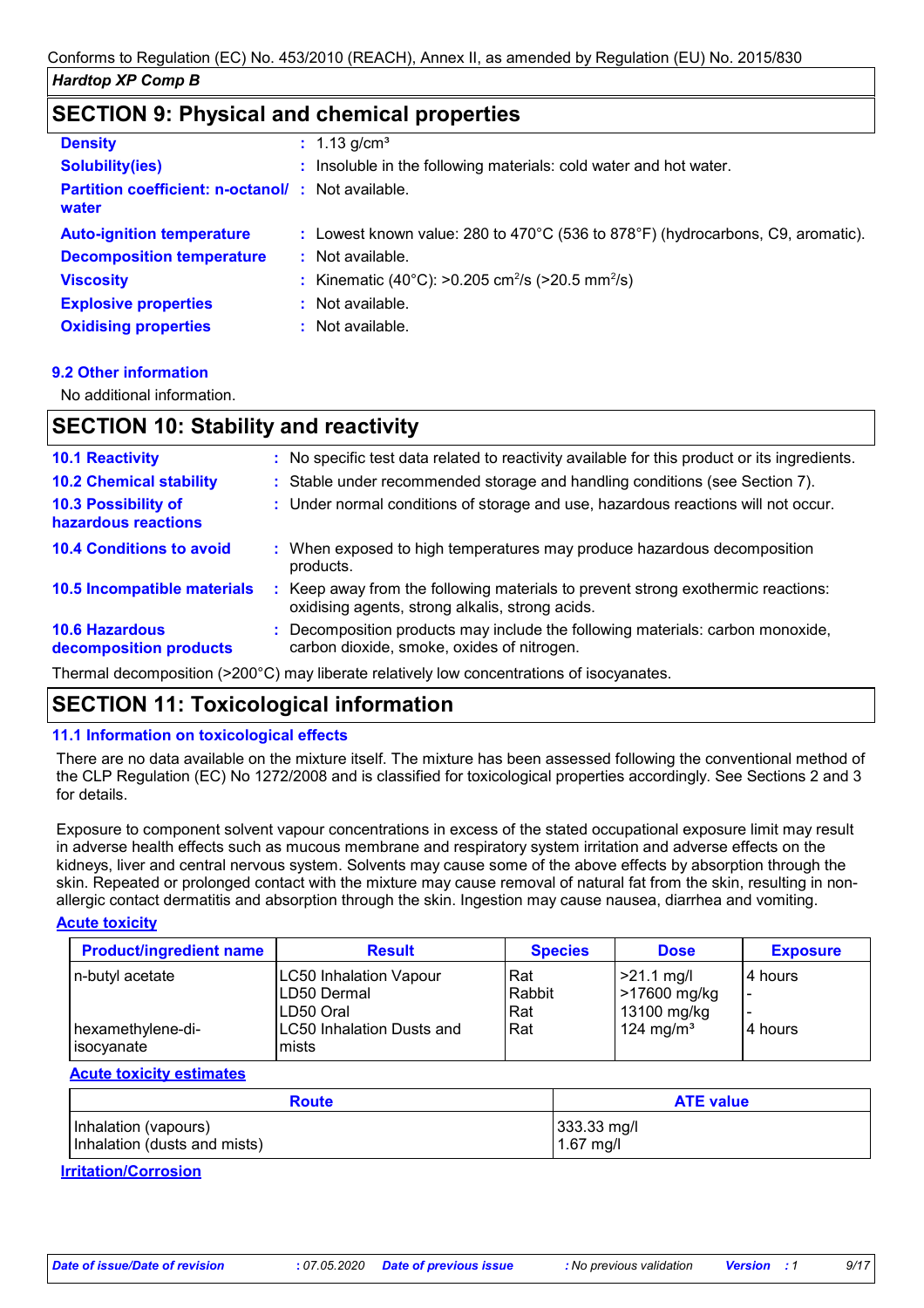### **SECTION 11: Toxicological information**

| <b>Product/ingredient name</b>            | <b>Result</b>            | <b>Species</b>                     | <b>Score</b>             | <b>Exposure</b> | <b>Observation</b> |  |
|-------------------------------------------|--------------------------|------------------------------------|--------------------------|-----------------|--------------------|--|
| hexane, 1,6-diisocyanato-,<br>homopolymer | Eyes - Moderate irritant | Rabbit                             |                          | 100 mg          |                    |  |
|                                           | Skin - Moderate irritant | Rabbit                             |                          | 500 mg          |                    |  |
| hexamethylene-di-<br>isocyanate           | Skin - Mild irritant     | Mammal -<br>species<br>unspecified | $\overline{\phantom{0}}$ |                 |                    |  |
|                                           | Eyes - Mild irritant     | Mammal -<br>species<br>unspecified |                          |                 |                    |  |

#### **Sensitisation**

| <b>Product/ingredient name</b>            | <b>Route of</b><br>exposure | <b>Species</b>                  | <b>Result</b> |
|-------------------------------------------|-----------------------------|---------------------------------|---------------|
| hexane, 1,6-diisocyanato-,<br>homopolymer | skin                        | Mammal - species<br>unspecified | Sensitising   |
| hexamethylene-di-<br><b>isocyanate</b>    | skin                        | Mammal - species<br>unspecified | Sensitising   |

#### **Mutagenicity**

No known significant effects or critical hazards.

### **Carcinogenicity** No known significant effects or critical hazards.

**Reproductive toxicity**

### **Developmental effects :**

: No known significant effects or critical hazards.

**Fertility effects :**

: No known significant effects or critical hazards.

### **Specific target organ toxicity (single exposure)**

| <b>Product/ingredient name</b>                | <b>Category</b>                        | <b>Route of</b><br>exposure                           | <b>Target organs</b>                                          |
|-----------------------------------------------|----------------------------------------|-------------------------------------------------------|---------------------------------------------------------------|
| hexane, 1,6-diisocyanato-, homopolymer        | Category 3                             | Not applicable.                                       | Respiratory tract<br>irritation                               |
| n-butyl acetate<br>hydrocarbons, C9, aromatic | Category 3<br>Category 3<br>Category 3 | Not applicable.<br>Not applicable.<br>Not applicable. | l Narcotic effects<br>l Narcotic effects<br>Respiratory tract |
| hexamethylene-di-isocyanate                   | Category 3                             | Not applicable.                                       | irritation<br>Respiratory tract<br>irritation                 |

### **Specific target organ toxicity (repeated exposure)**

Based on available data, the classification criteria are not met.

#### **Aspiration hazard**

| <b>Product/ingredient name</b> | <b>Result</b>                  |
|--------------------------------|--------------------------------|
| hydrocarbons, C9, aromatic     | ASPIRATION HAZARD - Category 1 |
|                                |                                |

#### **Other information :**

: None identified.

### **SECTION 12: Ecological information**

#### **12.1 Toxicity**

There are no data available on the mixture itself. Do not allow to enter drains or watercourses.

The mixture has been assessed following the summation method of the CLP Regulation (EC) No 1272/2008 and is classified for eco-toxicological properties accordingly. See Sections 2 and 3 for details.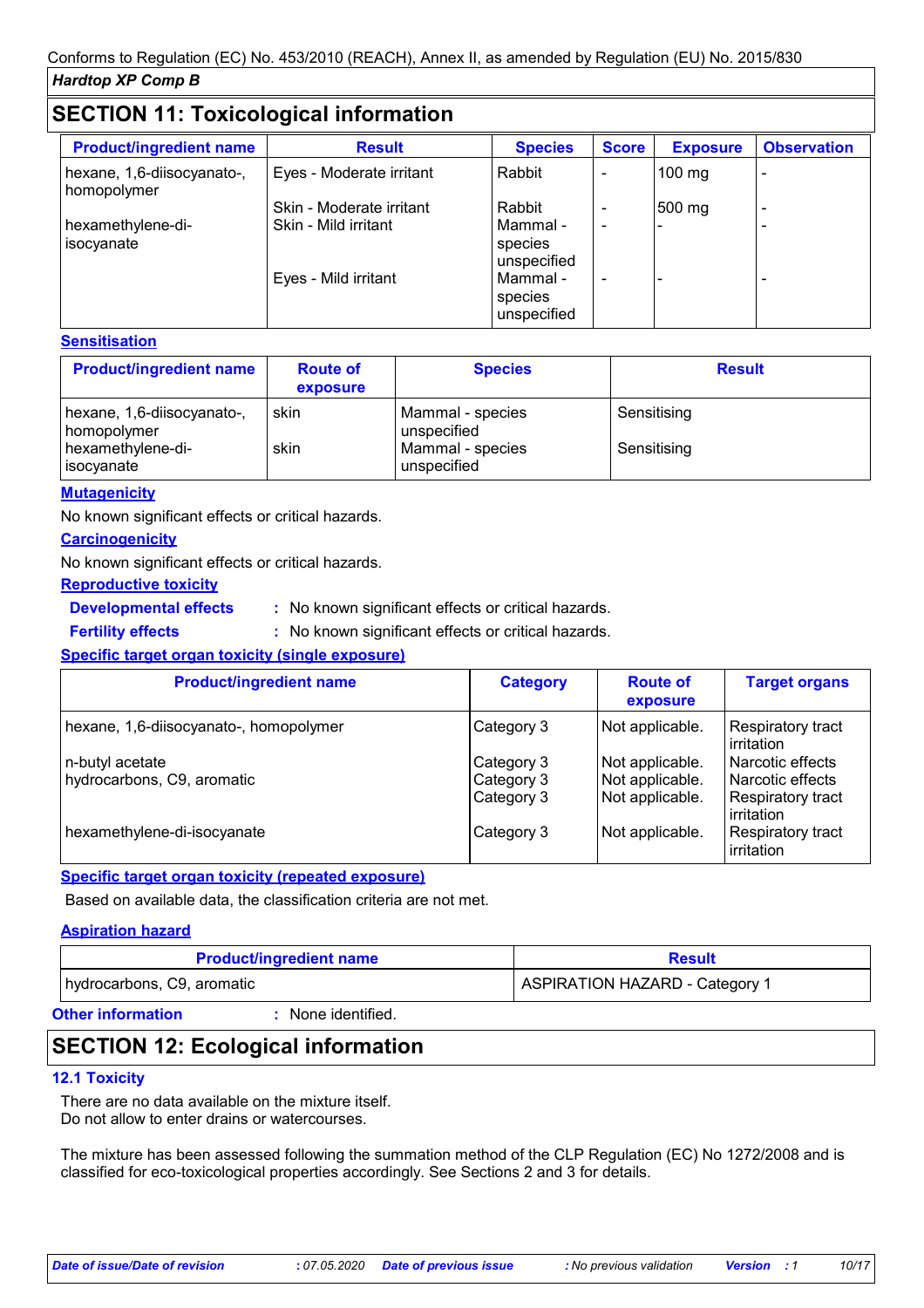### **SECTION 12: Ecological information**

| <b>Product/ingredient name</b>                   | <b>Result</b>                              | <b>Species</b>           | <b>Exposure</b>                    |  |
|--------------------------------------------------|--------------------------------------------|--------------------------|------------------------------------|--|
| hydrocarbons, C9, aromatic   Acute EC50 <10 mg/l | Acute IC50 <10 mg/l<br>Acute LC50 <10 mg/l | Daphnia<br>Algae<br>Fish | 148 hours<br>72 hours<br>196 hours |  |

This material is harmful to aquatic life with long lasting effects.

### **12.2 Persistence and degradability**

Not available.

| <b>Product/ingredient name</b> Aquatic half-life | <b>Photolysis</b> | Biodegradability   |
|--------------------------------------------------|-------------------|--------------------|
| hydrocarbons, C9, aromatic  -                    |                   | <b>Not readily</b> |

### **12.3 Bioaccumulative potential**

| <b>Product/ingredient name</b>                                                   | $LogP_{ow}$                   | <b>BCF</b>          | <b>Potential</b>   |
|----------------------------------------------------------------------------------|-------------------------------|---------------------|--------------------|
| hexane, 1,6-diisocyanato-,<br>homopolymer                                        | 5.54                          | 367.7               | low                |
| n-butyl acetate<br>hydrocarbons, C9, aromatic<br>hexamethylene-di-<br>isocyanate | 2.3<br>$\blacksquare$<br>0.02 | 10 to 2500<br>57.63 | low<br>high<br>low |

| 12.4 Mobility in soil                                   |                  |
|---------------------------------------------------------|------------------|
| <b>Soil/water partition</b><br><b>coefficient (Koc)</b> | : Not available. |
| <b>Mobility</b>                                         | : Not available. |

#### **12.5 Results of PBT and vPvB assessment**

This mixture does not contain any substances that are assessed to be a PBT or a vPvB.

**12.6 Other adverse effects** : No known significant effects or critical hazards.

### **SECTION 13: Disposal considerations**

The information in this section contains generic advice and guidance. The list of Identified Uses in Section 1 should be consulted for any available use-specific information provided in the Exposure Scenario(s).

### **13.1 Waste treatment methods**

| <b>Product</b>                           |                                                                                                                                                                                                                                                                                                                                                                                                                                                                                                                                                      |
|------------------------------------------|------------------------------------------------------------------------------------------------------------------------------------------------------------------------------------------------------------------------------------------------------------------------------------------------------------------------------------------------------------------------------------------------------------------------------------------------------------------------------------------------------------------------------------------------------|
| <b>Methods of disposal</b>               | : The generation of waste should be avoided or minimised wherever possible.<br>Disposal of this product, solutions and any by-products should at all times comply<br>with the requirements of environmental protection and waste disposal legislation<br>and any regional local authority requirements. Dispose of surplus and non-<br>recyclable products via a licensed waste disposal contractor. Waste should not be<br>disposed of untreated to the sewer unless fully compliant with the requirements of<br>all authorities with jurisdiction. |
| <b>Hazardous waste</b>                   | $:$ Yes.                                                                                                                                                                                                                                                                                                                                                                                                                                                                                                                                             |
| <b>Disposal considerations</b>           | : Do not allow to enter drains or watercourses.<br>Dispose of according to all federal, state and local applicable regulations.<br>If this product is mixed with other wastes, the original waste product code may no<br>longer apply and the appropriate code should be assigned.<br>For further information, contact your local waste authority.                                                                                                                                                                                                   |
| <b>European waste</b><br>catalogue (EWC) | : 08 01 11* Waste paint and varnish containing organic solvents or other dangerous<br>substances                                                                                                                                                                                                                                                                                                                                                                                                                                                     |
| <b>Packaging</b>                         |                                                                                                                                                                                                                                                                                                                                                                                                                                                                                                                                                      |
| Date of issue/Date of revision           | : 07.05.2020<br><b>Date of previous issue</b><br>11/17<br>: No previous validation<br><b>Version</b> : 1                                                                                                                                                                                                                                                                                                                                                                                                                                             |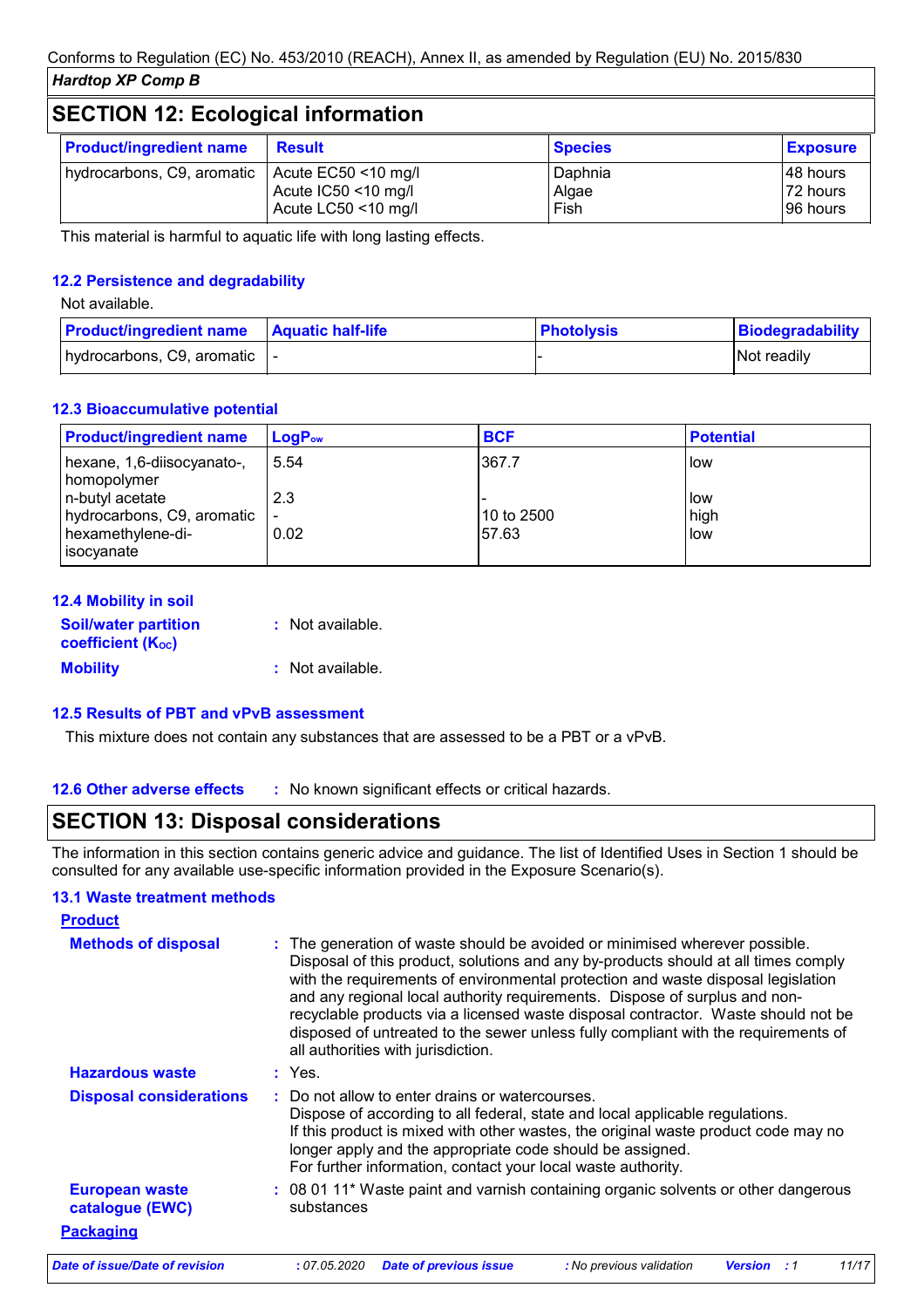| <b>SECTION 13: Disposal considerations</b> |                                                                                                                                                                                                                                                                                                                                                                                                                                                                                                                                                               |  |
|--------------------------------------------|---------------------------------------------------------------------------------------------------------------------------------------------------------------------------------------------------------------------------------------------------------------------------------------------------------------------------------------------------------------------------------------------------------------------------------------------------------------------------------------------------------------------------------------------------------------|--|
| <b>Methods of disposal</b>                 | : The generation of waste should be avoided or minimised wherever possible. Waste<br>packaging should be recycled. Incineration or landfill should only be considered<br>when recycling is not feasible.                                                                                                                                                                                                                                                                                                                                                      |  |
| <b>Disposal considerations</b>             | : Using information provided in this safety data sheet, advice should be obtained from<br>the relevant waste authority on the classification of empty containers.<br>Empty containers must be scrapped or reconditioned.<br>Dispose of containers contaminated by the product in accordance with local or<br>national legal provisions.                                                                                                                                                                                                                       |  |
| <b>Type of packaging</b>                   | European waste catalogue (EWC)                                                                                                                                                                                                                                                                                                                                                                                                                                                                                                                                |  |
| <b>CEPE Paint Guidelines</b>               | 15 01 10*<br>packaging containing residues of or contaminated by<br>hazardous substances                                                                                                                                                                                                                                                                                                                                                                                                                                                                      |  |
| <b>Special precautions</b>                 | : This material and its container must be disposed of in a safe way. Care should be<br>taken when handling emptied containers that have not been cleaned or rinsed out.<br>Empty containers or liners may retain some product residues. Vapour from product<br>residues may create a highly flammable or explosive atmosphere inside the<br>container. Do not cut, weld or grind used containers unless they have been cleaned<br>thoroughly internally. Avoid dispersal of spilt material and runoff and contact with<br>soil, waterways, drains and sewers. |  |

### **SECTION 14: Transport information**

|                                                | <b>ADR/RID</b> | <b>ADN</b>                            | <b>IMDG</b>    | <b>IATA</b>           |
|------------------------------------------------|----------------|---------------------------------------|----------------|-----------------------|
| 14.1 UN number                                 | <b>UN1866</b>  | <b>UN1866</b>                         | <b>UN1866</b>  | <b>UN1866</b>         |
| 14.2 UN proper<br>shipping name                | Resin solution | Resin solution                        | Resin solution | <b>Resin solution</b> |
| <b>14.3 Transport</b><br>hazard class(es)      | 3              | 3                                     | 3              | $\mathbf{3}$          |
| 14.4 Packing<br>group                          | $\mathbf{III}$ | $\begin{array}{c} \hline \end{array}$ | IШ             | $\mathbf{III}$        |
| 14.5<br><b>Environmental</b><br><b>hazards</b> | No.            | Yes.                                  | No.            | No.                   |

**Additional information**

| , warnona, mnonnanon                                      |                                                                                                                                                                                                                    |
|-----------------------------------------------------------|--------------------------------------------------------------------------------------------------------------------------------------------------------------------------------------------------------------------|
| <b>ADR/RID</b>                                            | : Hazard identification number 30<br><b>Tunnel code</b> (D/E)                                                                                                                                                      |
| <b>ADN</b>                                                | : The product is only regulated as an environmentally hazardous substance when<br>transported in tank vessels.                                                                                                     |
| <b>IMDG</b>                                               | : Emergency schedules F-E, S-E                                                                                                                                                                                     |
| <b>14.6 Special precautions for</b><br>user               | : Transport within user's premises: always transport in closed containers that are<br>upright and secure. Ensure that persons transporting the product know what to do in<br>the event of an accident or spillage. |
| <b>14.7 Transport in bulk</b><br>according to Annex II of | : Not applicable.                                                                                                                                                                                                  |

**Marpol and the IBC Code**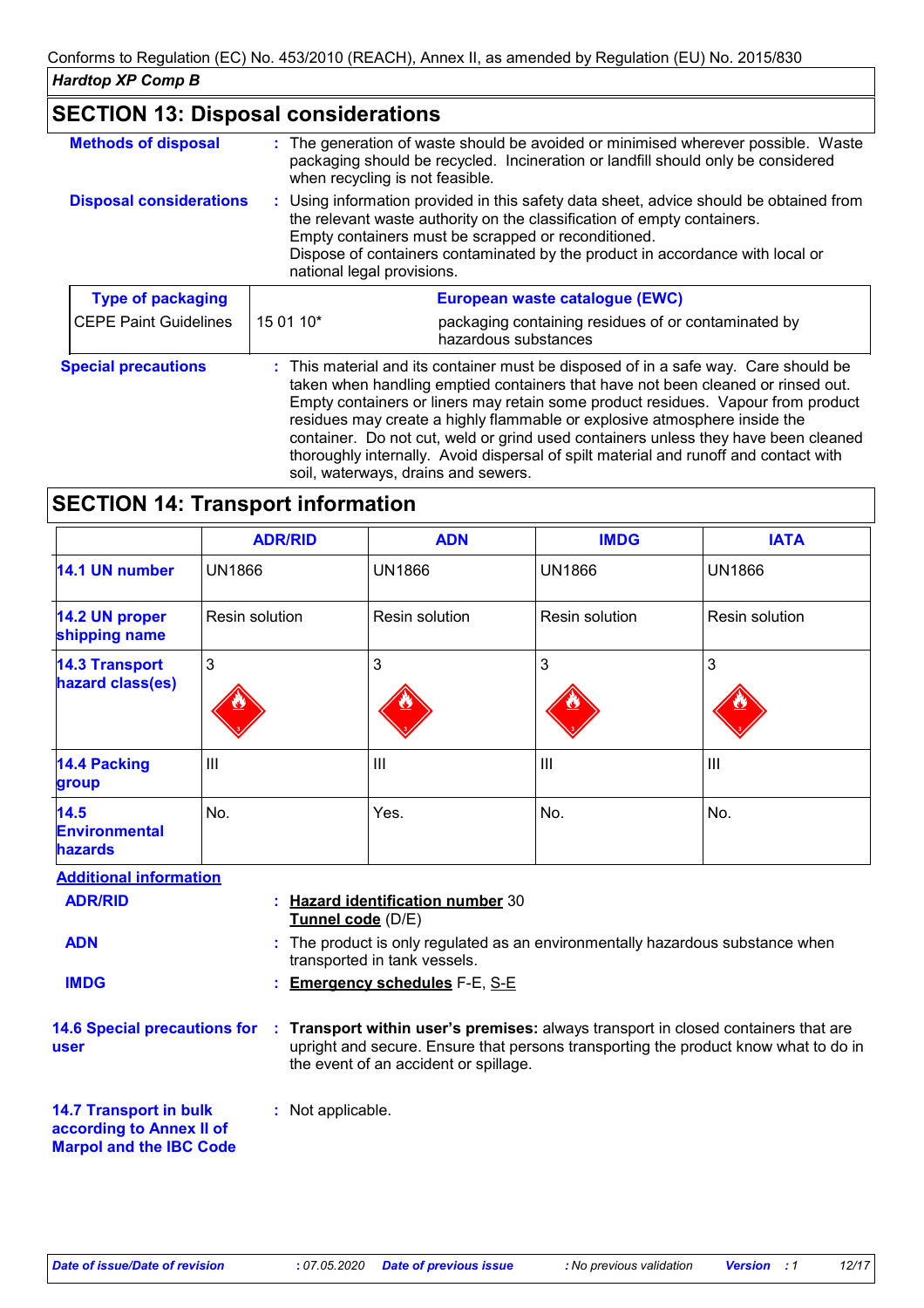# **SECTION 15: Regulatory information**

|                                                                                                                                                                            | 15.1 Safety, health and environmental regulations/legislation specific for the substance or mixture                                                                                                                                                                                                                                                                                   |
|----------------------------------------------------------------------------------------------------------------------------------------------------------------------------|---------------------------------------------------------------------------------------------------------------------------------------------------------------------------------------------------------------------------------------------------------------------------------------------------------------------------------------------------------------------------------------|
| EU Regulation (EC) No. 1907/2006 (REACH)                                                                                                                                   |                                                                                                                                                                                                                                                                                                                                                                                       |
|                                                                                                                                                                            | <b>Annex XIV - List of substances subject to authorisation</b>                                                                                                                                                                                                                                                                                                                        |
| <b>Annex XIV</b>                                                                                                                                                           |                                                                                                                                                                                                                                                                                                                                                                                       |
| None of the components are listed.                                                                                                                                         |                                                                                                                                                                                                                                                                                                                                                                                       |
| <b>Substances of very high concern</b>                                                                                                                                     |                                                                                                                                                                                                                                                                                                                                                                                       |
| None of the components are listed.                                                                                                                                         |                                                                                                                                                                                                                                                                                                                                                                                       |
| <b>Annex XVII - Restrictions : Not applicable.</b><br>on the manufacture,<br>placing on the market<br>and use of certain<br>dangerous substances,<br>mixtures and articles |                                                                                                                                                                                                                                                                                                                                                                                       |
| <b>Other EU regulations</b>                                                                                                                                                |                                                                                                                                                                                                                                                                                                                                                                                       |
| <b>VOC</b>                                                                                                                                                                 | : The provisions of Directive 2004/42/EC on VOC apply to this product. Refer to the<br>product label and/or technical data sheet for further information.                                                                                                                                                                                                                             |
| <b>VOC for Ready-for-Use</b><br><b>Mixture</b>                                                                                                                             | : Not applicable.                                                                                                                                                                                                                                                                                                                                                                     |
| <b>Europe inventory</b>                                                                                                                                                    | : At least one component is not listed.                                                                                                                                                                                                                                                                                                                                               |
| Ozone depleting substances (1005/2009/EU)                                                                                                                                  |                                                                                                                                                                                                                                                                                                                                                                                       |
| Not listed.                                                                                                                                                                |                                                                                                                                                                                                                                                                                                                                                                                       |
| Prior Informed Consent (PIC) (649/2012/EU)<br>Not listed.                                                                                                                  |                                                                                                                                                                                                                                                                                                                                                                                       |
| <b>Seveso Directive</b><br>major accident hazards.<br><b>National regulations</b><br><b>Industrial use</b>                                                                 | This product may add to the calculation for determining whether a site is within the scope of the Seveso Directive on<br>: The information contained in this safety data sheet does not constitute the user's<br>own assessment of workplace risks, as required by other health and safety<br>legislation. The provisions of the national health and safety at work regulations apply |
| <b>International regulations</b><br>Not listed.                                                                                                                            | to the use of this product at work.<br><b>Chemical Weapon Convention List Schedules I, II &amp; III Chemicals</b>                                                                                                                                                                                                                                                                     |
| <b>Montreal Protocol (Annexes A, B, C, E)</b><br>Not listed.                                                                                                               |                                                                                                                                                                                                                                                                                                                                                                                       |
| Not listed.                                                                                                                                                                | <b>Stockholm Convention on Persistent Organic Pollutants</b>                                                                                                                                                                                                                                                                                                                          |
| Not listed.                                                                                                                                                                | <b>Rotterdam Convention on Prior Informed Consent (PIC)</b>                                                                                                                                                                                                                                                                                                                           |
| <b>UNECE Aarhus Protocol on POPs and Heavy Metals</b><br>Not listed.                                                                                                       |                                                                                                                                                                                                                                                                                                                                                                                       |

**15.2 Chemical safety assessment**

**:** Not applicable.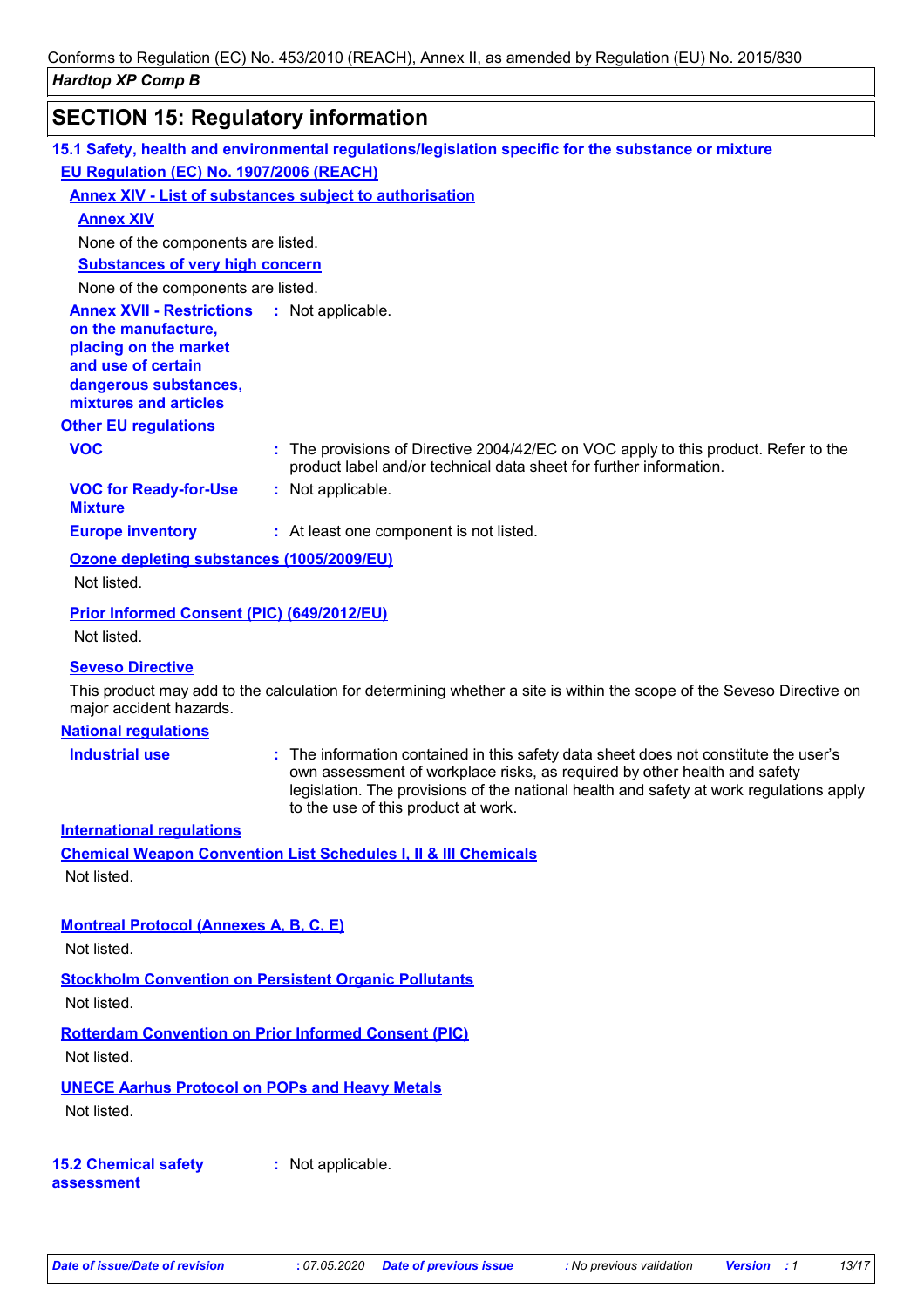### **SECTION 16: Other information**

| $\nabla$ Indicates information that has changed from previously issued version. |  |  |  |  |  |
|---------------------------------------------------------------------------------|--|--|--|--|--|
|---------------------------------------------------------------------------------|--|--|--|--|--|

| <b>Abbreviations and</b><br>acronyms | $\therefore$ ATE = Acute Toxicity Estimate<br>CLP = Classification, Labelling and Packaging Regulation [Regulation (EC) No. |
|--------------------------------------|-----------------------------------------------------------------------------------------------------------------------------|
|                                      | 1272/2008]                                                                                                                  |
|                                      | DMEL = Derived Minimal Effect Level                                                                                         |
|                                      | DNEL = Derived No Effect Level                                                                                              |
|                                      | EUH statement = CLP-specific Hazard statement                                                                               |
|                                      | PBT = Persistent, Bioaccumulative and Toxic                                                                                 |
|                                      | <b>PNEC = Predicted No Effect Concentration</b>                                                                             |
|                                      | <b>RRN = REACH Registration Number</b>                                                                                      |
|                                      | vPvB = Very Persistent and Very Bioaccumulative                                                                             |

#### **Procedure used to derive the classification according to Regulation (EC) No. 1272/2008 [CLP/GHS]**

| <b>Classification</b>   | <b>Justification</b>  |
|-------------------------|-----------------------|
| Flam. Liq. 3, H226      | On basis of test data |
| Acute Tox. 4, H332      | Calculation method    |
| Skin Sens. 1, H317      | Calculation method    |
| STOT SE 3, H335         | Calculation method    |
| Aquatic Chronic 3, H412 | Calculation method    |

### **Full text of abbreviated H statements**

| H <sub>226</sub> | Flammable liquid and vapour.                                                  |
|------------------|-------------------------------------------------------------------------------|
| H <sub>304</sub> | May be fatal if swallowed and enters airways.                                 |
| H315             | Causes skin irritation.                                                       |
| H317             | May cause an allergic skin reaction.                                          |
| H319             | Causes serious eye irritation.                                                |
| H <sub>330</sub> | Fatal if inhaled.                                                             |
| H332             | Harmful if inhaled.                                                           |
| H334             | May cause allergy or asthma symptoms or breathing difficulties if<br>inhaled. |
| H335             | May cause respiratory irritation.                                             |
| H336             | May cause drowsiness or dizziness.                                            |
| H411             | Toxic to aquatic life with long lasting effects.                              |
| H412             | Harmful to aquatic life with long lasting effects.                            |

### **Full text of classifications [CLP/GHS]**

| Acute Tox. 2, H330<br>Acute Tox. 4, H332<br>Aquatic Chronic 2, H411<br>Aquatic Chronic 3, H412<br>Asp. Tox. 1, H304<br>EUH066<br>Eye Irrit. 2, H319 | <b>ACUTE TOXICITY (inhalation) - Category 2</b><br><b>ACUTE TOXICITY (inhalation) - Category 4</b><br>LONG-TERM (CHRONIC) AQUATIC HAZARD - Category 2<br>LONG-TERM (CHRONIC) AQUATIC HAZARD - Category 3<br><b>ASPIRATION HAZARD - Category 1</b><br>Repeated exposure may cause skin dryness or cracking.<br>SERIOUS EYE DAMAGE/EYE IRRITATION - Category 2 |
|-----------------------------------------------------------------------------------------------------------------------------------------------------|--------------------------------------------------------------------------------------------------------------------------------------------------------------------------------------------------------------------------------------------------------------------------------------------------------------------------------------------------------------|
| Flam. Liq. 3, H226<br>Resp. Sens. 1, H334<br>Skin Irrit. 2, H315<br>Skin Sens. 1, H317<br><b>STOT SE 3, H335</b><br>STOT SE 3, H336                 | FLAMMABLE LIQUIDS - Category 3<br><b>RESPIRATORY SENSITISATION - Category 1</b><br>SKIN CORROSION/IRRITATION - Category 2<br>SKIN SENSITISATION - Category 1<br>SPECIFIC TARGET ORGAN TOXICITY - SINGLE EXPOSURE<br>(Respiratory tract irritation) - Category 3<br>SPECIFIC TARGET ORGAN TOXICITY - SINGLE EXPOSURE<br>(Narcotic effects) - Category 3       |
| <b>Date of printing</b>                                                                                                                             | : 07.05.2020                                                                                                                                                                                                                                                                                                                                                 |
| Date of issue/ Date of<br>revision                                                                                                                  | : 07.05.2020                                                                                                                                                                                                                                                                                                                                                 |
| Date of previous issue                                                                                                                              | : No previous validation                                                                                                                                                                                                                                                                                                                                     |
| <b>Version</b>                                                                                                                                      |                                                                                                                                                                                                                                                                                                                                                              |

**Notice to reader**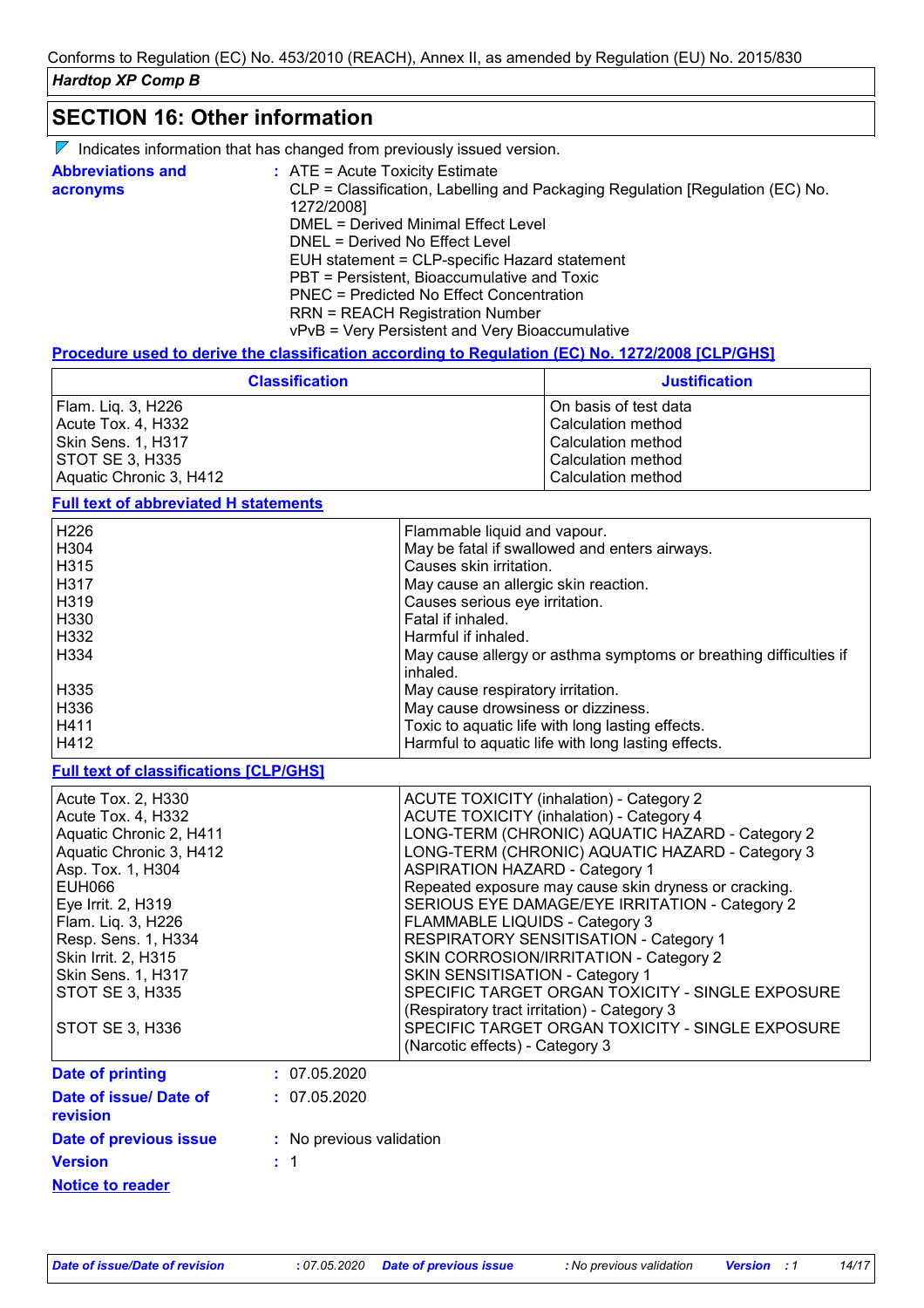### **SECTION 16: Other information**

**The information in this document is given to the best of Jotun's knowledge, based on laboratory testing and practical experience. Jotun's products are considered as semi-finished goods and as such, products are often used under conditions beyond Jotun's control. Jotun cannot guarantee anything but the quality of the product itself. Minor product variations may be implemented in order to comply with local requirements. Jotun reserves the right to change the given data without further notice.**

**Users should always consult Jotun for specific guidance on the general suitability of this product for their needs and specific application practices.**

**If there is any inconsistency between different language issues of this document, the English (United Kingdom) version will prevail.**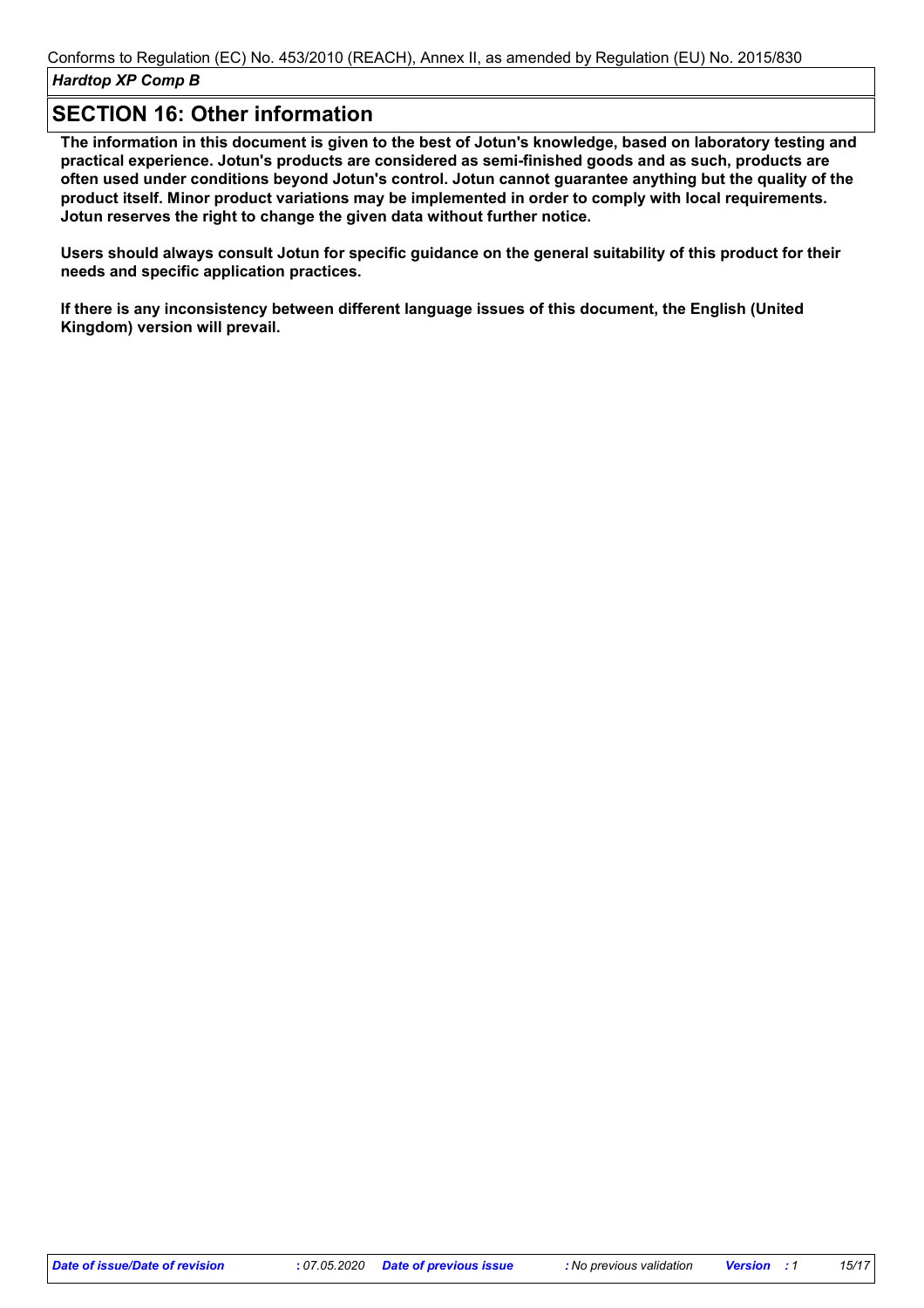

### **Hardtop XP Comp B**

| <b>Exposure Scenario: Use in coatings -</b> |                  | <b>Industrial use</b>          |  |
|---------------------------------------------|------------------|--------------------------------|--|
| Sector of Use                               | : Industrial use |                                |  |
| <b>Process Category</b>                     |                  | : PROC05 PROC07 PROC08a PROC10 |  |
| <b>Environmental release category (ies)</b> | $\pm$ ERC4       |                                |  |

Covers the use in coatings (paints, inks, adhesives, etc) including exposures during use (including product transfer and preparation, application by brush, spray by hand or similar methods) and equipment cleaning.

### **Operational conditions and risk management measures**

#### Control of worker exposure

| Frequency and duration of use            | : Covers daily exposures up to 8 hours                                                                                                                                                                                                                                     |
|------------------------------------------|----------------------------------------------------------------------------------------------------------------------------------------------------------------------------------------------------------------------------------------------------------------------------|
| <b>General - Operational conditions</b>  | : Assumes use at not more than 20 $\degree$ C above ambient temperature. Assumes a good basic standard of<br>occupational hygiene is implemented                                                                                                                           |
| General - Risk management measures       | : Wear chemical-resistant gloves (tested to EN374) in combination with specific activity training. Wear<br>suitable coveralls to prevent exposure to the skin. Use suitable eye protection. See Section 8 for<br>information on appropriate personal protective equipment. |
| Type of activity or process              | <b>Risk management measures</b>                                                                                                                                                                                                                                            |
| Preparation of material for application  | : Provide a good standard of controlled ventilation (10 to 15 air changes per hour).                                                                                                                                                                                       |
| Roller, spreader, flow application       | : Provide extract ventilation to points where emissions occur.                                                                                                                                                                                                             |
| <b>Spraying - Manual</b>                 | : Provide a good standard of controlled ventilation (10 to 15 air changes per hour). Wear a full-face<br>respirator conforming to EN136 with Type A/P2 filter or better.                                                                                                   |
| Control of environmental exposure        |                                                                                                                                                                                                                                                                            |
| Organisational measures to prevent/limit | : Prevent environmental discharge consistent with regulatory requirements.                                                                                                                                                                                                 |

| Organisational measures to prevent/limit<br>release from site | : Prevent environmental discharge consistent with regulatory requirements.                     |
|---------------------------------------------------------------|------------------------------------------------------------------------------------------------|
| Conditions and measures related to                            | : External treatment and disposal of waste should comply with applicable local and/or national |
| external treatment of waste for disposal                      | regulations. See Section 13 for additional waste treatment information.                        |
| Conditions and measures related to                            | External recovery and recycling of waste should comply with applicable local and/or national   |
| external recovery of waste                                    | regulations.                                                                                   |

### Additional information

The exposure scenario for the mixture is based on the following substances:

REACH #: 01-2119485796-17